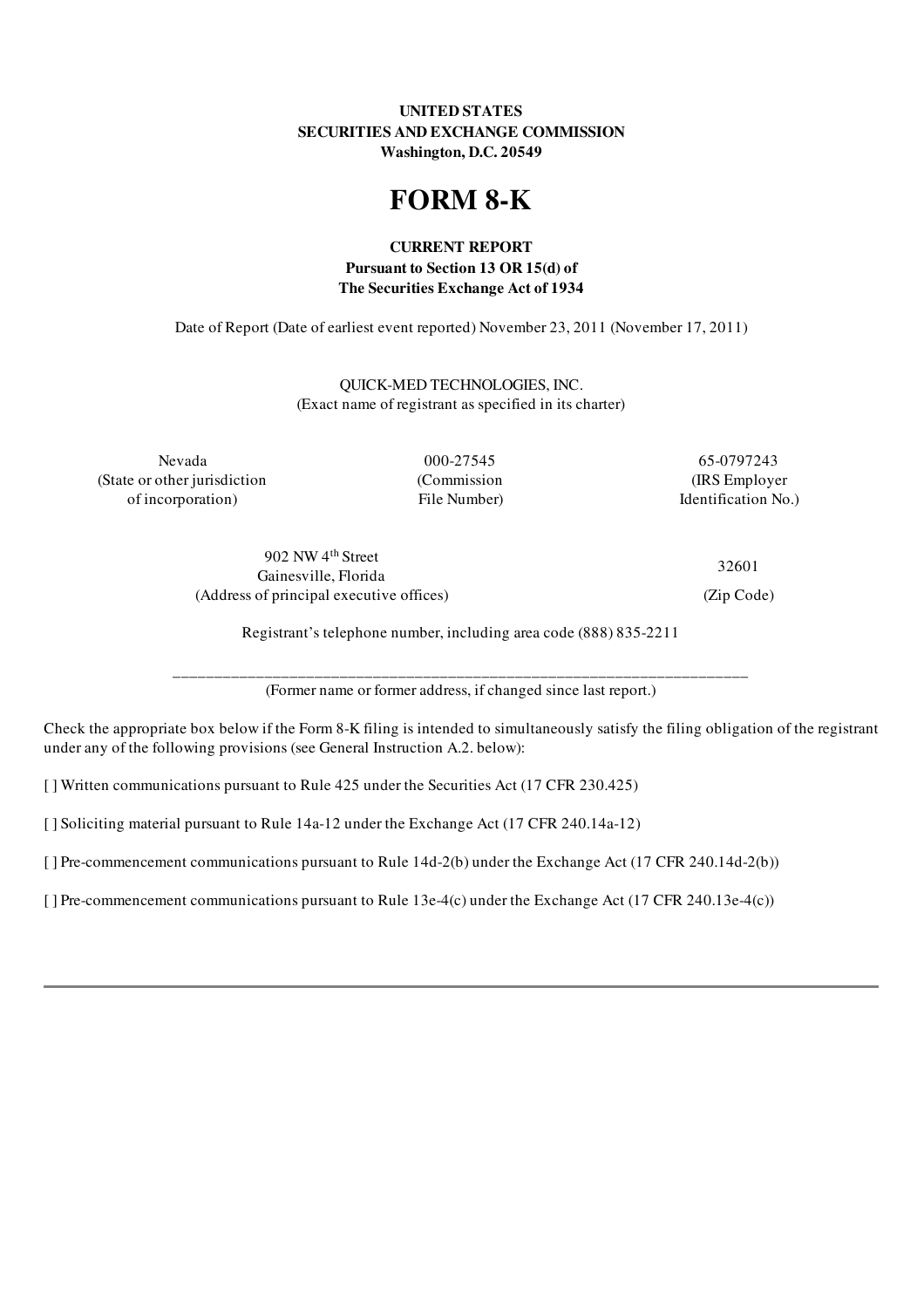## Item 1.01 Entry into a Material Definitive Agreement

The following discussion provides only a brief description of the document described below. The discussion is qualified in its entirety by the text of the agreement, which is attached to this Current Report on Form 8-K as an exhibit.

On November 17, 2011, but effective as of October 1<sup>st</sup>, 2011 (the "Effective Date"), Quick-Med Technologies, Inc. (the "Company") and Biosara Corporation ("Biosara") entered into a License Agreement (the "Agreement") dated as of November 15, 2011 on an exclusive basis. Under the Agreement, the Company grants certain rights under its proprietary intellectual property related to bactericidal absorbent wound dressings to Biosara to make, have made, use, sell, offer to sell, import or otherwise dispose of the wound care products in the major medical and healthcare providers and the organized sports market in the United States and Canada.

In consideration for the execution of the Agreement and for the exclusive license, Biosara shall pay the Company a nonrefundable and non-creditable payment upon signing the Agreement. The Company will receive another non-refundable and non-creditable payment upon the first commercial product sale or twelve (12) months from the Effective Date. Further, the Company will receive royalty payments on the product sales at different royalty rates pursuant to the sales volumes stipulated in the Agreement. Biosara must pay a certain minimum royalty amount to the Company each quarter, otherwise the Company may at its option, cancel Biosara's exclusivity arrangement or terminate the license altogether.

A member of the Company's Board of Directors is also a director of Biosara's Board of Directors. He has not participated in the negotiation and the approval of the Agreement. There are no other material relationships between the Company or its affiliates and any of the parties to the Agreement, other than with respect to the Agreement.

## Item 9.01 Financial Statements and Exhibits

(c) Exhibits.

- Exh. No. Description
- 10.1. License Agreement by and between Quick-Med Technologies, Inc. and Biosara Corporation, dated November 15, 2011. (Portions of this exhibit have been omitted pursuant to a request for confidential treatment.)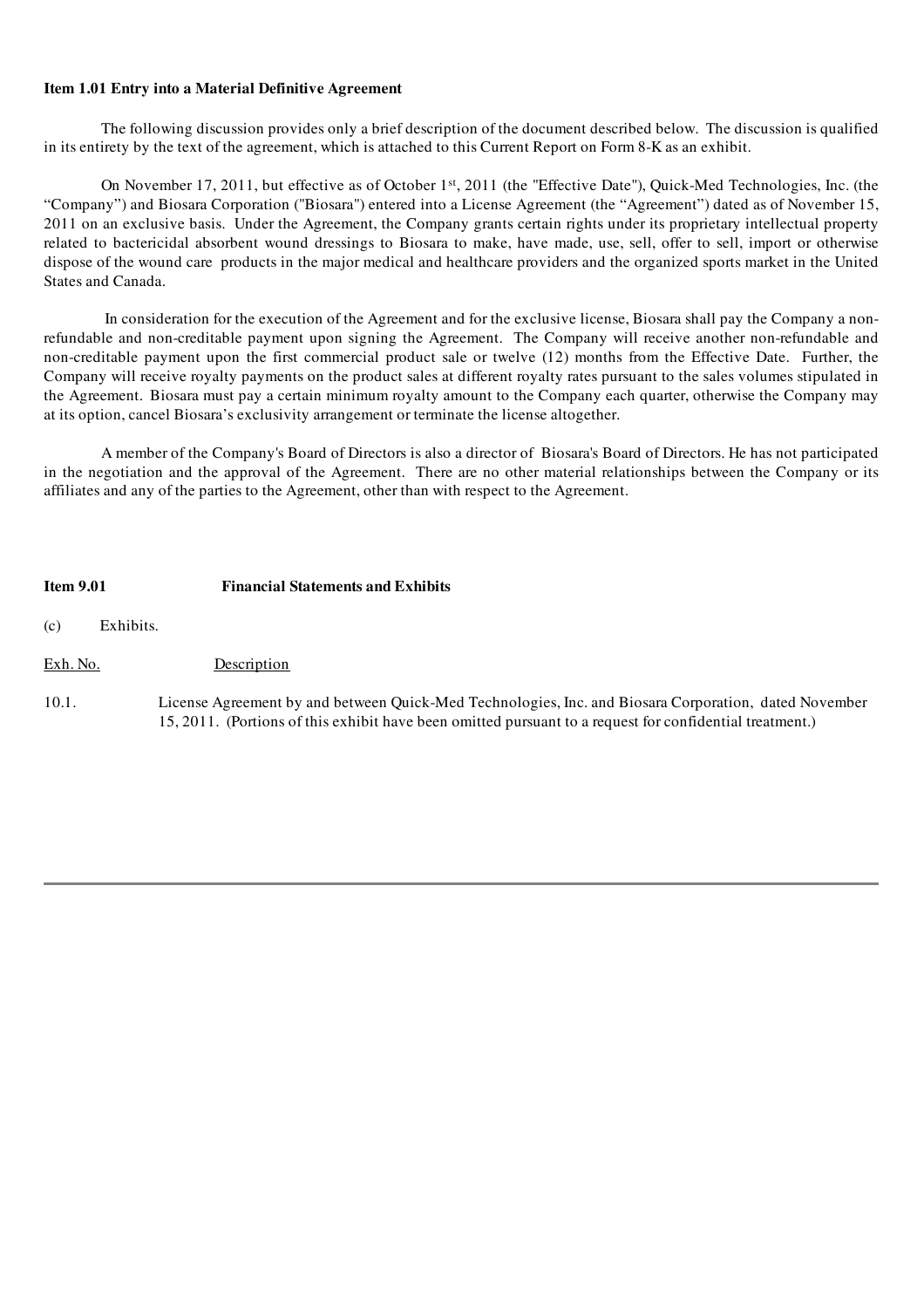## SIGNATURES

Pursuant to the requirements of the Securities Exchange Act of 1934, the registrant has duly caused this report to be signed on its behalf by the undersigned hereunto duly authorized.

> QUICK-MED TECHNOLOGIES, INC. (Registrant)

Date: November 23, 2011

/s/ Nam H. Nguyen\_\_\_\_\_\_\_\_\_\_\_\_\_\_\_\_ Nam H. Nguyen, Chief Financial Officer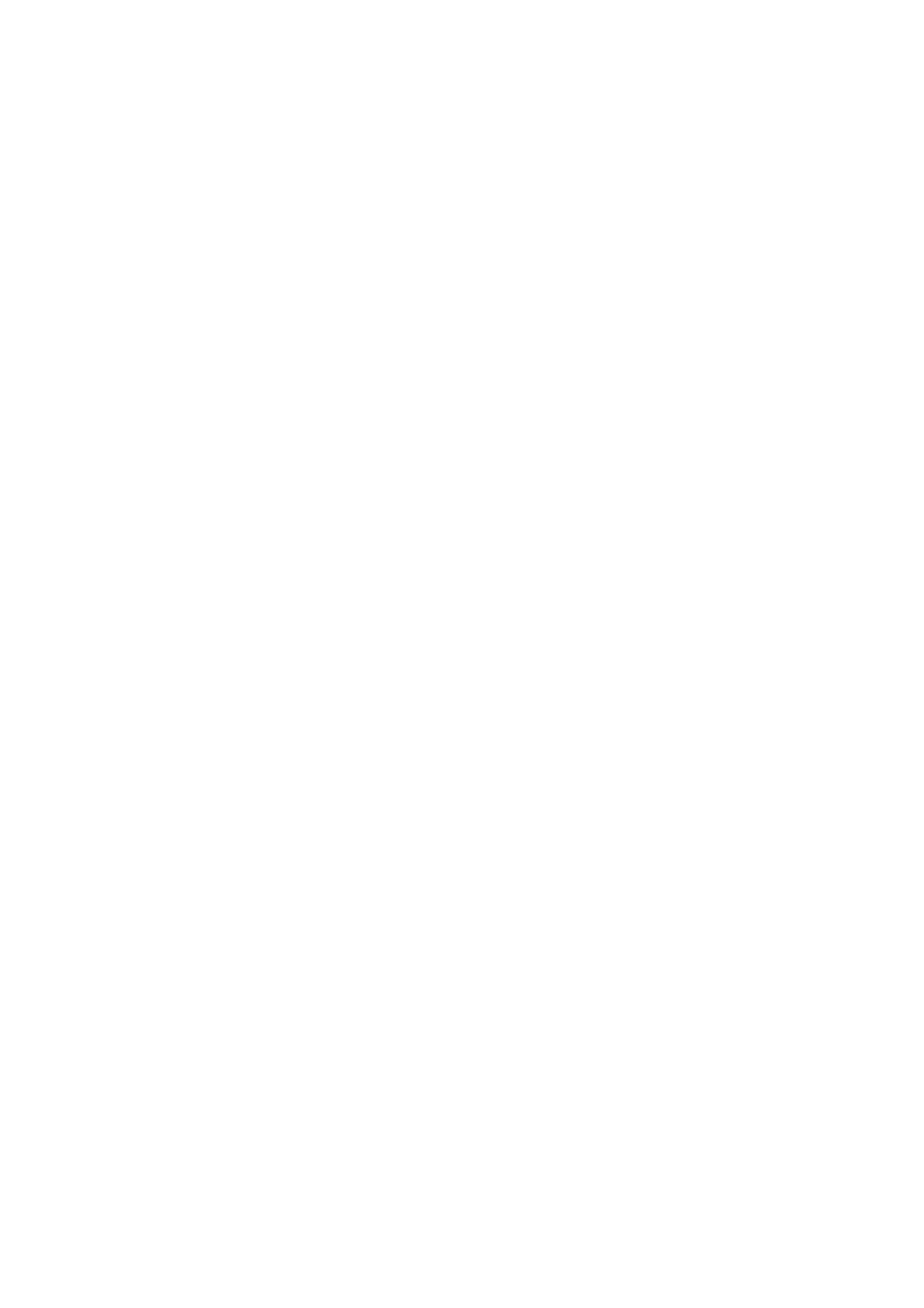## PATENT AND TECHNOLOGY LICENSE AGREEMENT

This Patent and Technology License Agreement ("Agreement"), effective this 1<sup>st</sup> day of October 2011 (the "Effective Date"), is by and between **Quick-Med Technologies, Inc.**, a Nevada corporation having offices at 902 NW Fourth Street, Gainesville, Florida 32601 ("OMT") and **Biosara Corporation,** a Delaware corporation having offices at 103 Costa Bella Cove, Austin, Texas 78734 ("BIOSARA") (each singularly a "Party" and collectively the "Parties").

WHEREAS, QMT owns or controls certain Patent Rights and Technology (as such terms are defined below) relating to its proprietary NIMBUS ® technology and has the right to grant licenses under such Patent Rights and Technology; and

WHEREAS, QMT agrees to grant, and BIOSARA desires to obtain, an exclusive license to such Patent Rights and Technology in the Field and Territory (as such terms are defined below) on the terms and conditions of this Agreement.

NOW, THEREFORE, in consideration of the premises and the mutual covenants and agreements herein contained, and for other good and valuable consideration, the receipt and sufficiency of which are hereby acknowledged, the Parties do hereby agree as follows:

## 1. Definitions.

The following terms, whether used in the singular or the plural, shall have the following meanings for purposes of this Agreement:

1.1 "Affiliate" means any corporation, firm, partnership or other entity, which controls, is controlled by or is under common control with a Party. For purposes of this Section 1.1, "control" means direct or indirect ownership of more than fifty percent (50%) of the outstanding stock or other voting rights entitled to elect directors thereof or the ability to otherwise control the management of the corporation, firm, partnership or other entity.

1.2 "BIOSARA Invention" has the meaning set forth in Section 12.2(b) hereof.

1.3 "BIOSARA Marks" has the meaning set forth in Section 12.6 hereof.

1.4 "Commercialization" or Commercialize" means all activities directed towards Regulatory Approval, manufacturing, marketing, promoting, distributing, offering for sale of selling a Product.

1.5 "Commercially Reasonable Efforts" has the meaning set forth in Section 5.1(b) hereof.

1.6 "Composition and Process" means QMT's confidential and proprietary NIMBUS composition and process for the bonding of certain Materials to substrates usable on Products.

1.7 "Confidential Information" has the meaning set forth in Section 10.1 hereof. For purposes of clarification, the Technology shall be deemed to be Confidential Information of QMT.

1.8 "Contract Year" means the twelve (12) month period beginning on the effective date of this Agreement and ending on the first anniversary thereof, and each consecutive 12-month period thereafter during the Term.

1.9 "Designee" shall mean a corporation or other entity that is employed by, under contract to, or in partnership with BIOSARA or an Affiliate thereof, to make, use, sell, promote, distribute, market, import, or export Products in the Territory.

1.10 "Disclosing Party" has the meaning set forth in Section 10.1 hereof.

1.11 "Field" means the field of primary or secondary gauze dressings with NIMBUS antimicrobial treatment of \*\*\*\*\* material used solely for wound care and sold to the institutional market. The Field specifically excludes products provided to, developed for, or sold to the general, over-the-counter consumer market.

1.12 "First Commercial Sale" shall mean the first sale to an independent third party of a Product.

1.13 "Improvements" means know-how, technical information, inventions, developments, discoveries, software, methods, techniques, procedures, formulae, data (including without limitation clinical data), processes and other proprietary ideas, whether or not patentable or copyrightable, that are conceived, discovered, developed, or reduced to practice during the Term by or on behalf of BIOSARA and/or its Affiliates, and which are useful for or useable in the practice of the Patent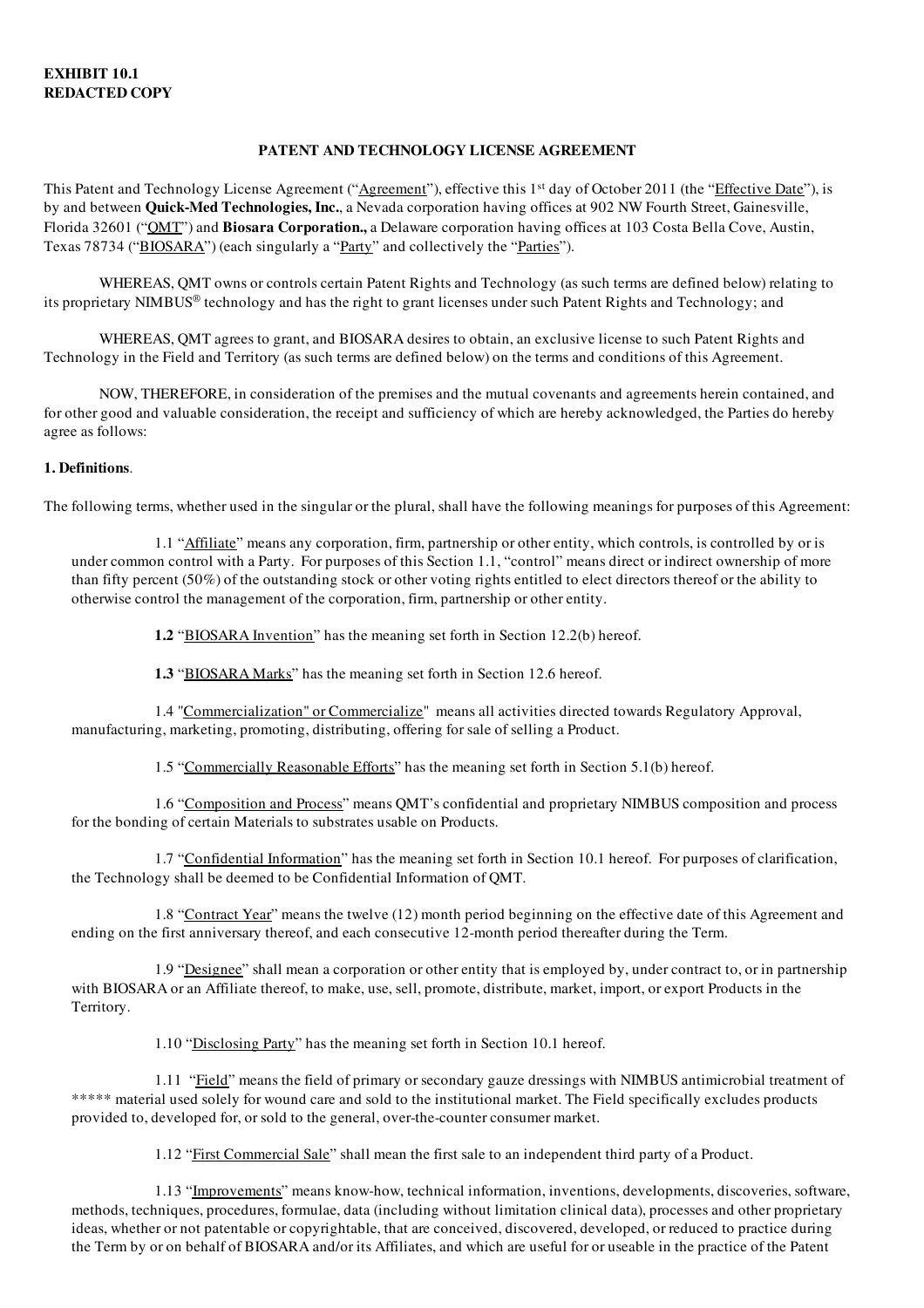Rights and Technology.

- 1.14 "Indemnitees" has the meaning set forth in Section 9.1 hereof.
- 1.15 "Initial Term" has the meaning set forth in Section 11.1 hereof.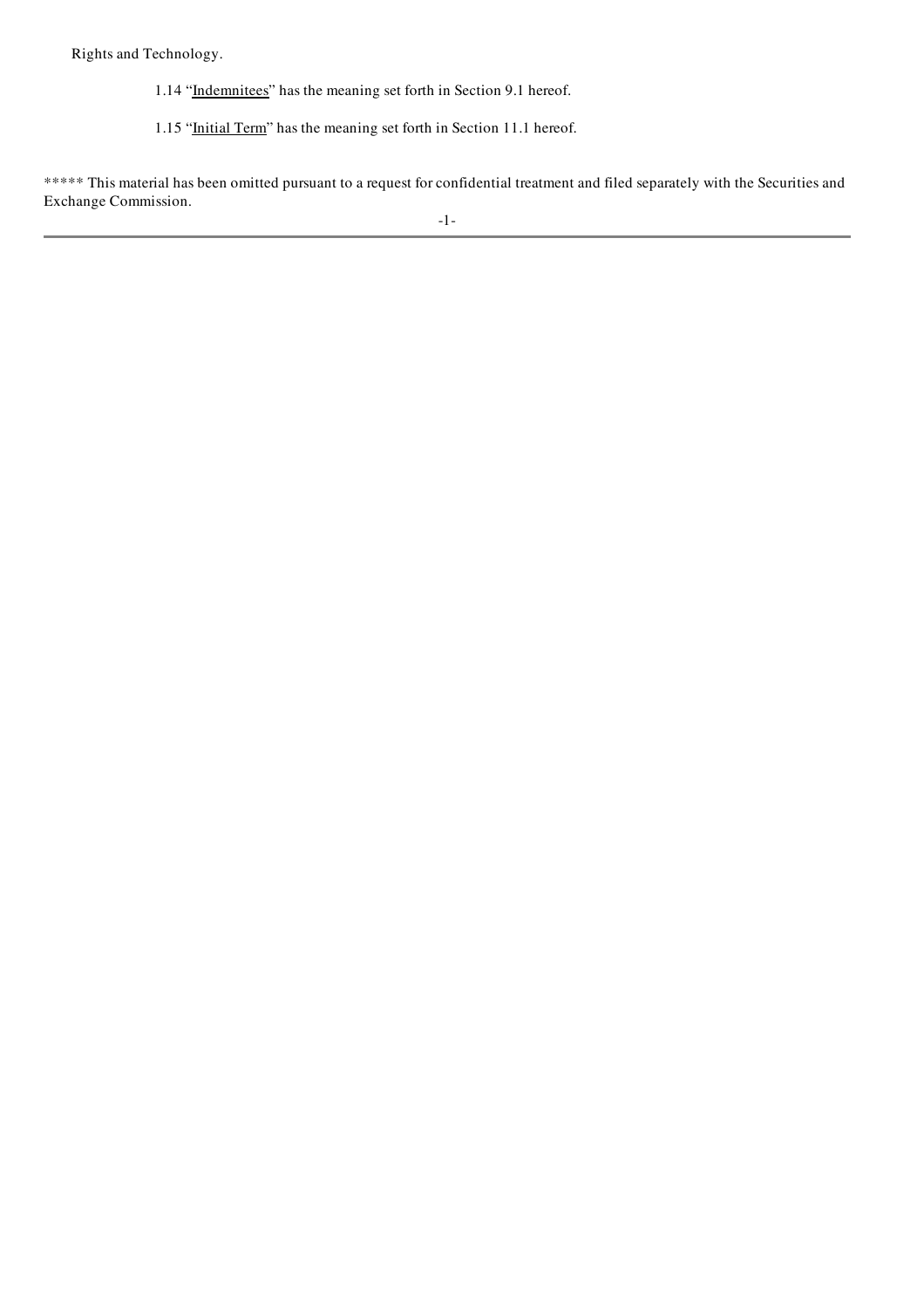1.16 "Know-how" means the tangible and intangible information, including, without limitation, data, results, formula, designs, specifications, methods, processes, techniques, ideas, discoveries, technical information, process information, clinical information, stability and safety information and other information which is owned or controlled (with the right to sublicense) by QMT as of the Effective Date relating to the Composition and Process in Field.

1.17 "Materials" means the chemical components, which are listed on **Exhibit B** hereto, as modified by any Improvements thereto to the extent such modification is part of the Composition and Process as agreed by the parties hereto.

1.18 "Net Sales" means the gross invoiced sales price of all Products sold, leased, licensed or otherwise transferred by BIOSARA and its Affiliates and its Designees along with any other amounts and consideration received in connection therewith, after deduction of the following items, to the extent such items are actually incurred, taken or borne by the seller thereof and do not exceed reasonable and customary amounts in the market in which such sale occurred: (a) trade, cash or quantity discounts or rebates actually taken and documented; (b) credits or allowances given or made for rejection, or approved return of, defective goods actually taken and documented; (c) taxes or government charges, duties or tariffs (other than an income tax) levied on the sale, transportation or delivery of a Product and documented. No costs incurred in the manufacturing, selling, advertising, and distribution of the Products, including without limitation overhead costs, shall be deducted nor shall any deduction be allowed for any other uncollectible accounts or allowances.

1.19 "Patent Rights" mean the patents, patent applications, patent extensions, certificates of invention, or applications for certificates of invention, together with any divisions, continuations or continuations-in-part thereof, which are owned or controlled by, or licensed (with the right to sublicense) to QMT which are listed in Exhibit A hereto.

1.20 "Product" means any product in the Field that is covered by, derived from, or manufactured using or incorporating, or otherwise uses or contains the QMT Intellectual Property.

1.21 "Promotional Materials" has the meaning set forth in Section 5.4 hereof.

1.22 "QMT Intellectual Property" means collectively the Technology, Patent Rights and Improvements.

1.23 "QMT Marks" has the meaning set forth in Section 12.6 hereof.

1.24 "Recipient" has the meaning set forth in Section 10.1 hereof.

1.25 "Regulatory Approval" means the approval of the applicable Regulatory Authority necessary for the marketing and sale of the Product in the Territory.

1.26 "Regulatory Authority" means any federal, national, multinational, state, provincial or local regulatory agency, department, bureau or other governmental entity with authority over the marketing and sale of a medical device or pharmaceutical product in the Territory.

1.27 "Regulatory Filings" has the meaning set forth in Section 7.3 hereof.

1.28 "Renewal Term" has the meaning set forth in Section 11.1 hereof.

1.29 "Royalty" has the meaning set forth in Section 3.1 herein.

1.30 "Sell-Off Period" has the meaning set forth in Section 11.6(a) hereof.

1.31 "Technology" means the Materials and Know-how.

1.32 "Term" has the meaning set forth in Section 11.1 hereof.

1.33 "Territory" means the United States of America and Canada and their respective territories and possessions.

1.34 "Third Party" means any entity other than a Party to this Agreement or their respective Affiliates.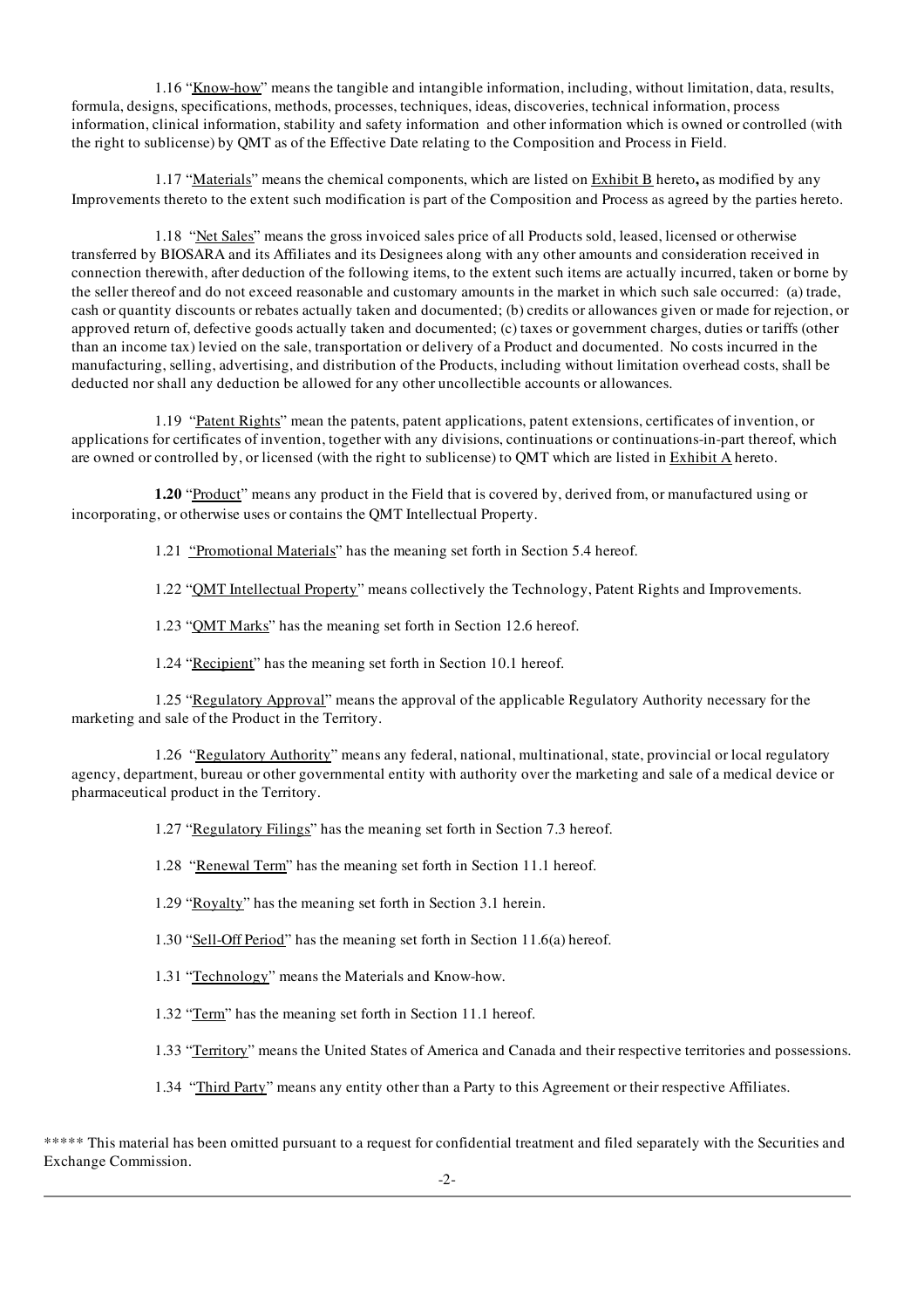## 2. License.

2.1 Grant. Subject to the terms and conditions of this Agreement, QMT hereby grants to BIOSARA during the Term an exclusive, royalty-bearing right and license, without the right to grant sublicenses (except as set forth in Section 2.2), under the QMT Intellectual Property to make, use, sell, and offer for sale Products (including therein, without limitation, the right to enter into private label/OEM agreements relative thereto provided such agreements are not a sublicense of the QMT Intellectual Property) within the Field in the Territory

2.2 Sublicenses. BIOSARA may only grant sublicenses to its Affiliates with a term that is no longer than the Term of this License but with no further right to grant sublicenses to anyone other than an Affiliate; provided that each such sublicensee shall first agree in writing to be bound by all of the terms of this Agreement. Upon termination of this Agreement, any sublicense granted hereunder shall immediately cease and terminate without any additional action by QMT.

2.3 Right of First Offer. Subject to the terms and conditions of this Agreement, QMT grants to BIOSARA through July 31, 2012 the right of first offer to expand the Territory in the Field to other markets.

(a) Prior to offering a Third Party any licenses for wound care applications under the Patent Rights in the Field outside of the Territory, QMT shall provide BIOSARA written notice of its willingness to offer such third party such license, such notice to be provided at least ninety (90) days prior to offering such license to such third party. Should BIOSARA have an interest in expanding the Territory upon receipt of notice by QMT, it shall provide QMT with written notice of its desire to expand the Territory in the Field, such notice to be provided not later than sixty (60) days from receipt of QMT's notice, at which time the parties shall negotiate in good faith an amendment to expand the Territory of this Agreement pursuant to Section 13.7 of this Agreement.

(b) If the parties do not reach mutually acceptable terms for expansion of the Field within sixty (60) days from the date of notice pursuant to Section 2.3(a) then QMT may offer a Third Party a license under the Patent Rights in the Field for Products that are outside the Territory.

2.4 Transfer of Know-how. Promptly after the Effective Date, QMT shall disclose the Know-how to BIOSARA solely for purposes of BIOSARA's research, development and manufacture of Products during the Term. BIOSARA agrees that such Know-how is QMT's Confidential Information and shall treat such Confidential Information in accordance with Section 10 hereof.

2.5 Governmental Rights; University of Florida. It is understood that as of the Effective Date of this Agreement, the United States Government (through any of its agencies or otherwise) has not funded research during the course of or under which any of the inventions of the Licensed Patents were conceived or made, but that it may do so in the future. If such funding occurs, the United States Government is entitled, as a right, under the provisions of 35 U.S.C. Sections 202-212 and applicable regulations of Title 37 of the Code of Federal Regulations, to a nonexclusive, nontransferable, irrevocable, paid-up license to practice or have practiced the inventions of such Licensed Patents for governmental purposes. The license granted under this Agreement and any sublicense granted by BIOSARA shall be subject to such right. Furthermore, certain of the rights granted hereunder are subject to a reservation of rights by the University of Florida and its affiliates to use the Patent Rights for its research and educational purposes and the licenses granted hereunder are expressly made subject to such rights and the license from University of Florida.

2.6 Manufacturing Restrictions. BIOSARA acknowledges and agrees that it shall not manufacture the Products or any portion of the Products outside of the Territory without the prior written consent of QMT. BIOSARA agrees that, to the extent required under 35 U.S.C. Section 204, any Product used, sold, distributed, rented or leased by BIOSARA or an Affiliate in the United States will be manufactured substantially in the United States.

2.7 No Other Rights. Except for the express license granted pursuant to Section 2.1 hereof, no license, express or implied, is granted by either Party to the other Party or its Affiliates under any intellectual property rights owned or controlled by such Party or its Affiliates.

### 3. Consideration; Royalties.

3.1 Royalties. In consideration of the license granted to BIOSARA pursuant to Section 2.1 hereof, commencing with the First Commercial Sale of each Product by BIOSARA or its Affiliates or Designees, BIOSARA shall pay to QMT a royalty ("Royalty") equal to \*\*\*\*\* on Net Sales for each Product in the Field in the Territory.

3.2 Non-Monetary Consideration. Without the prior written consent of QMT, BIOSARA and its Designees and Affiliates shall not solicit any material consideration for the commercial sale of any Product other than as will be accurately reflected in Net Sales. In the event BIOSARA and/or its Designees or Affiliates receive any consideration for the sale or transfer of any Product other than as will be accurately reflected in Net Sales, QMT and the party accepting such non-cash consideration shall act reasonably and negotiate in good faith an appropriate value for all such non-cash consideration.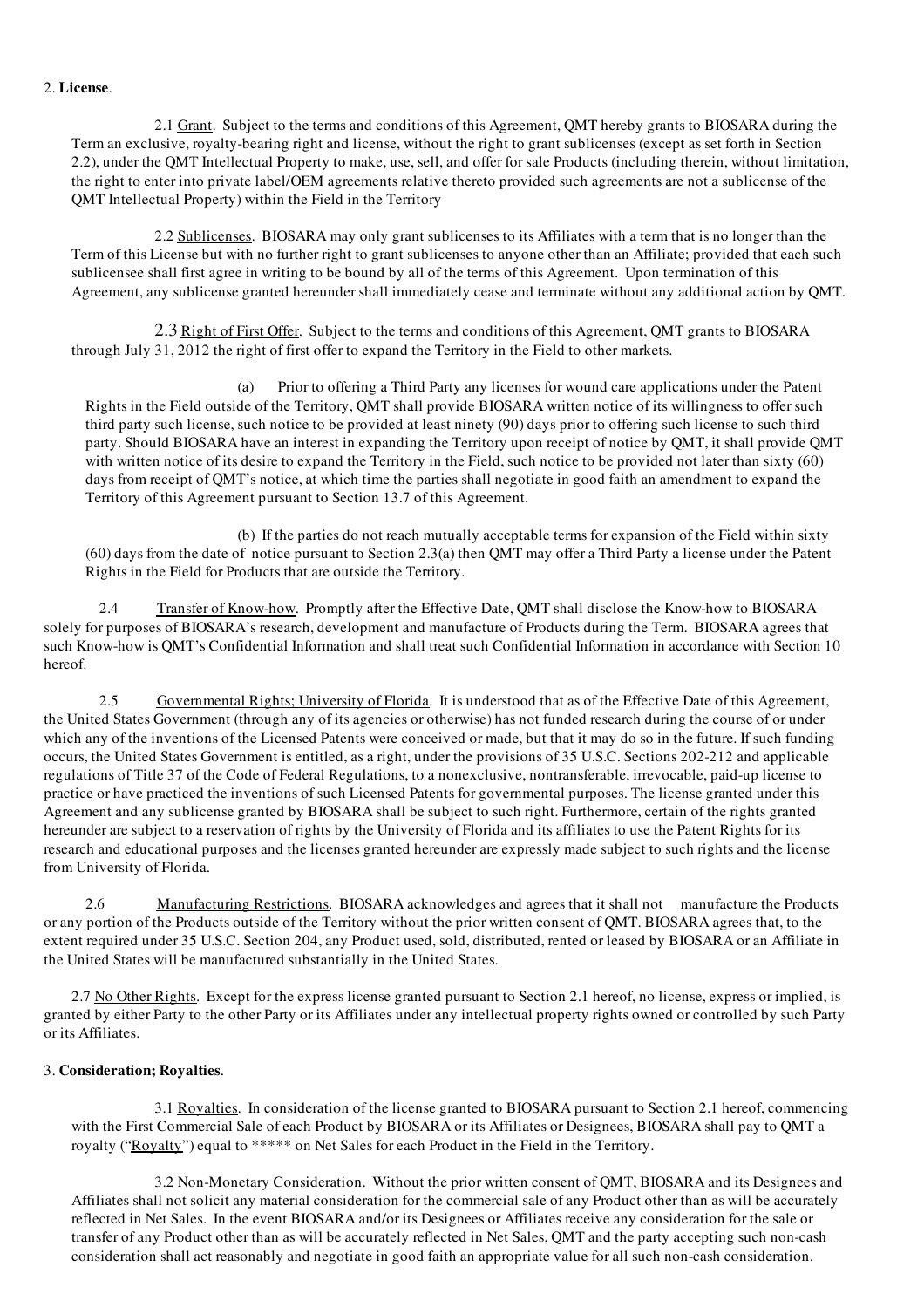3.3 Licensing Fees. In consideration for the execution of this Agreement, BIOSARA shall pay QMT the nonrefundable sum of \*\*\*\*\*. Additionally, upon First Commercial Sale or twelve (12) months from the Effective Date, BIOSARA shall pay an additional non-refundable sum of \*\*\*\*\*. These Licensing Fees are in addition to the Royalties stipulated in Section 3.1.

consideration shall act reasonably and negotiate in good faith an appropriate value for all such non-cash consideration.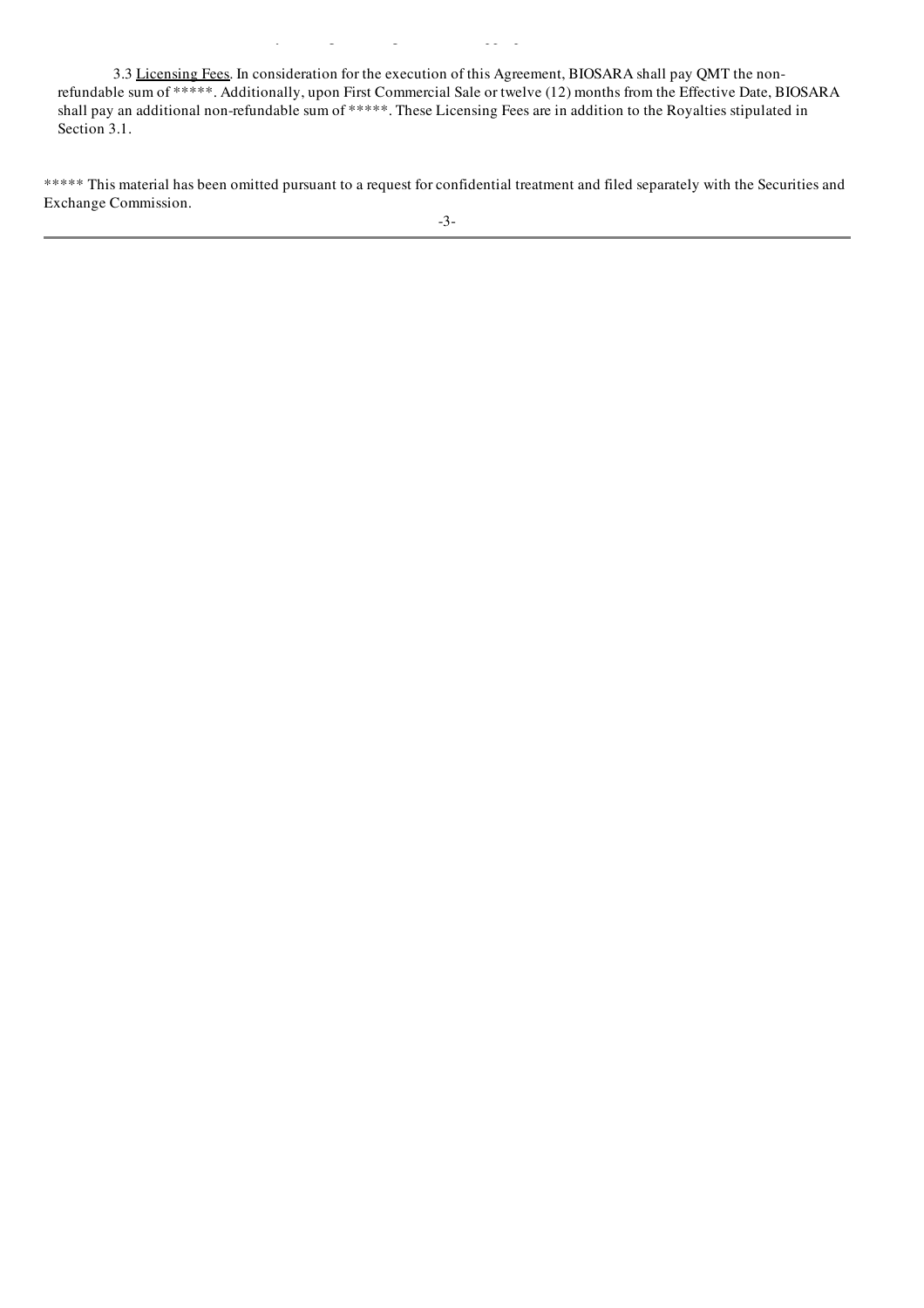3.4 Minimum Royalties. Subject to Section 11.3 below, during the Initial Term BIOSARA shall pay to QMT minimum Royalties ("Minimum Royalties") as follows:

| <b>Contract Year</b> | <b>Minimum Royalties</b> |  |  |
|----------------------|--------------------------|--|--|
| Contract Year *****  | $I.S*****$               |  |  |

Table 3.4

Minimum Royalties are due and payable in four equal quarterly payments with surplus payments applied to subsequent quarters in the particular Contract Year.

In the event that BIOSARA fails to pay to QMT a Minimum Royalty payment that is due in a particular quarter, QMT's exclusive remedy for such failure (other than the collection of Royalties earned but not paid to QMT) shall be at its sole option, amendment of this Agreement to remove BIOSARA'S exclusive rights relative to the Products or termination of the Agreement as more specifically set forth in Section 11.3.

#### 4. Payments, Reports and Records.

4.1 First Commercial Sale. Within thirty (30) days of its occurrence, BIOSARA shall notify QMT of the date of First Commercial Sale of a Product by BIOSARA or its Designees or Affiliates to a Third Party end user in the Territory.

4.2 Payments. Upon First Commercial Sale of a Product and thereafter during the Term, BIOSARA shall furnish to QMT, within thirty (30) days from the last business day of each quarter during each Contract Year, a written report showing the following: (i) number of Products sold; (ii) the Net Sales of all Products sold by BIOSARA and its Designees and Affiliates during the reporting period, and qualifying deductions (as defined in Section 1.22 hereof) listed by category of deduction; (iii) the Royalties payable in United States dollars which shall have accrued hereunder in respect of such sales; (iv) withholding taxes, if any, required by law to be deducted in respect of such sales, as applicable; and (v) the exchange rates used in determining the amount of United States dollars, if applicable. All Royalty Payments shall be due and payable on the date such report is due. If no payments are due for any reporting period hereunder, BIOSARA shall so report. All reports delivered pursuant to this Section shall constitute the Confidential Information of BIOSARA and shall be subject to Section 10 hereof. All payments to QMT under this Agreement shall be made in United States dollars by check payable to "Quick-Med Technologies, Inc." or, if requested by QMT, by wire transfer to an account designated by QMT.

4.3 Exchange Rates. If BIOSARA receives revenues from the sale of Products in currency other than United States dollars, revenues shall be converted to United States dollars using a conversion rate for foreign currency calculated by averaging the conversion rates of such foreign currency on the last business day of each month within the applicable quarter as published in the eastern edition of *The Wall Street Journal* and so reported to BIOSARA by QMT Any and all loss of exchange value, taxes, or other expenses incurred in the transfer or conversion of foreign currency into U.S. dollars, and any income, remittance, or other taxes on payments based on foreign Net Sales required to be withheld at the source shall be the exclusive responsibility of BIOSARA. Royalty Reports shall show sales both in the local currency and US dollars, with the exchange rate used clearly stated.

4.4 BIOSARA's Recordkeeping and Inspection. BIOSARA shall, and shall cause its Affiliates and Designees to, keep for at least seven (7) years records of all sales of Products in sufficient detail to permit QMT to confirm the accuracy of BIOSARA's Royalty payment calculations. At the request of QMT, no more frequently than once per year, upon at least five (5) business days prior written notice to BIOSARA and at the expense of QMT (except as otherwise provided below), BIOSARA shall permit an independent certified public accountant, selected by QMT, to inspect, during regular business hours, any such BIOSARA, Affiliate or Designee records for the then-preceding seven (7) years solely to the extent necessary to verify such calculations; *provided* that such accountant has, in advance, entered into a confidentiality agreement with BIOSARA (substantially similar to the confidentiality provisions of this Agreement) limiting the disclosure of such information to authorized representatives of the Parties. Results of any such inspection shall be made available to both Parties. If such inspection reveals a deficiency in the calculation of Royalties resulting in an underpayment to QMT, BIOSARA shall promptly paid to QMT such deficient amount and if such underpayment is equal to five percent (5%) or more, BIOSARA shall pay all costs and expenses of such inspection. If such inspection reveals a deficiency in the calculation of Royalties resulting in an overpayment to QMT, BIOSARA may credit such overpayment against future Royalty Payments due QMT hereunder. If, during any Contract Year during the Term, an inspection reveals a deficiency in the calculation of Royalties resulting in an underpayment to QMT by twenty percent (20%) or more, then BIOSARA shall, at its sole cost and expense, thereafter supply QMT with annual audits by a mutually agreeable independent auditing firm for each remaining Contract Year during the Term.

4.5 Interest on Late Payments. Amounts that are not paid by BIOSARA when due shall accrue interest, from the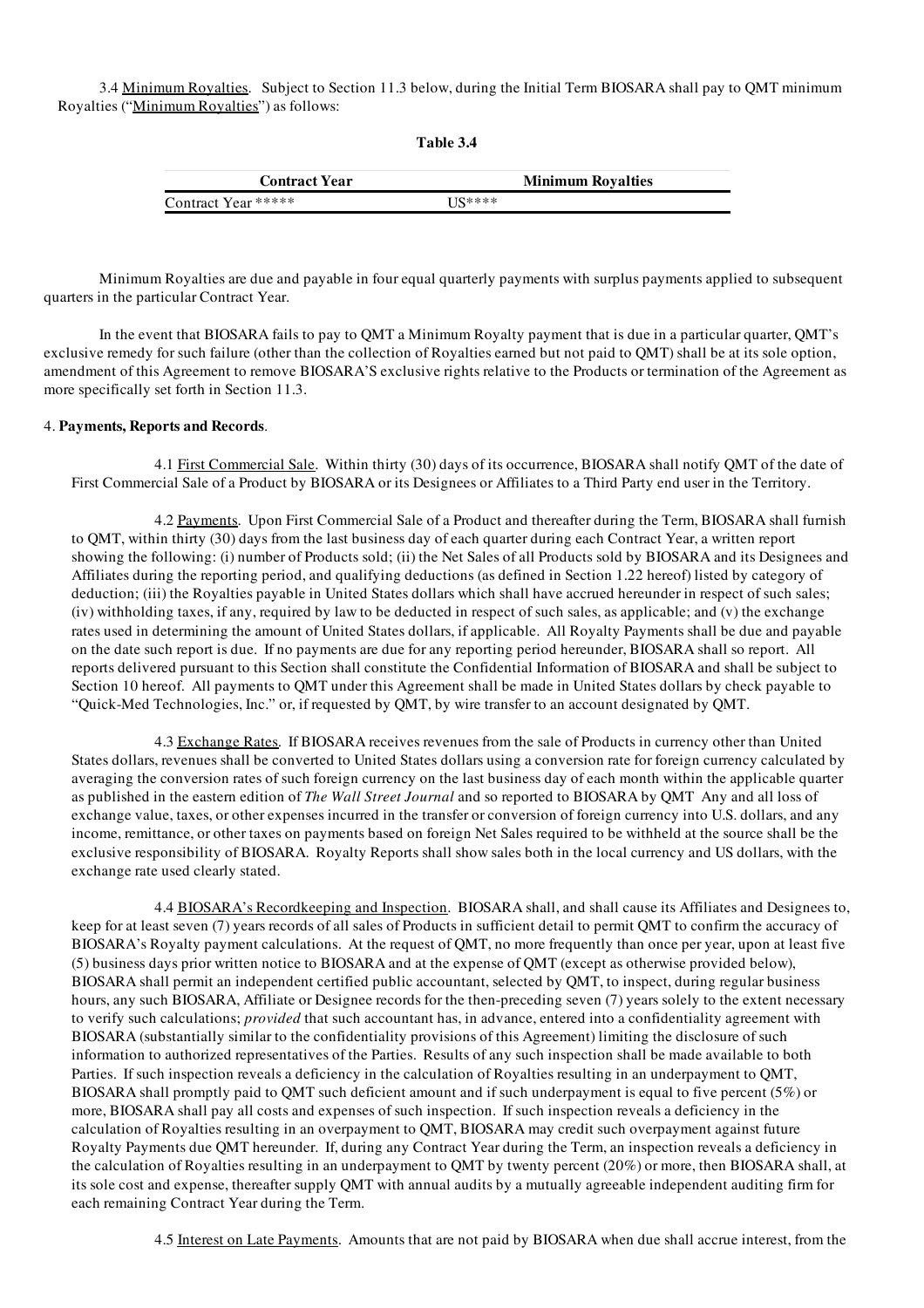due date until paid, at a rate equal to one percent (1%) per month (or the maximum allowed by law, if less).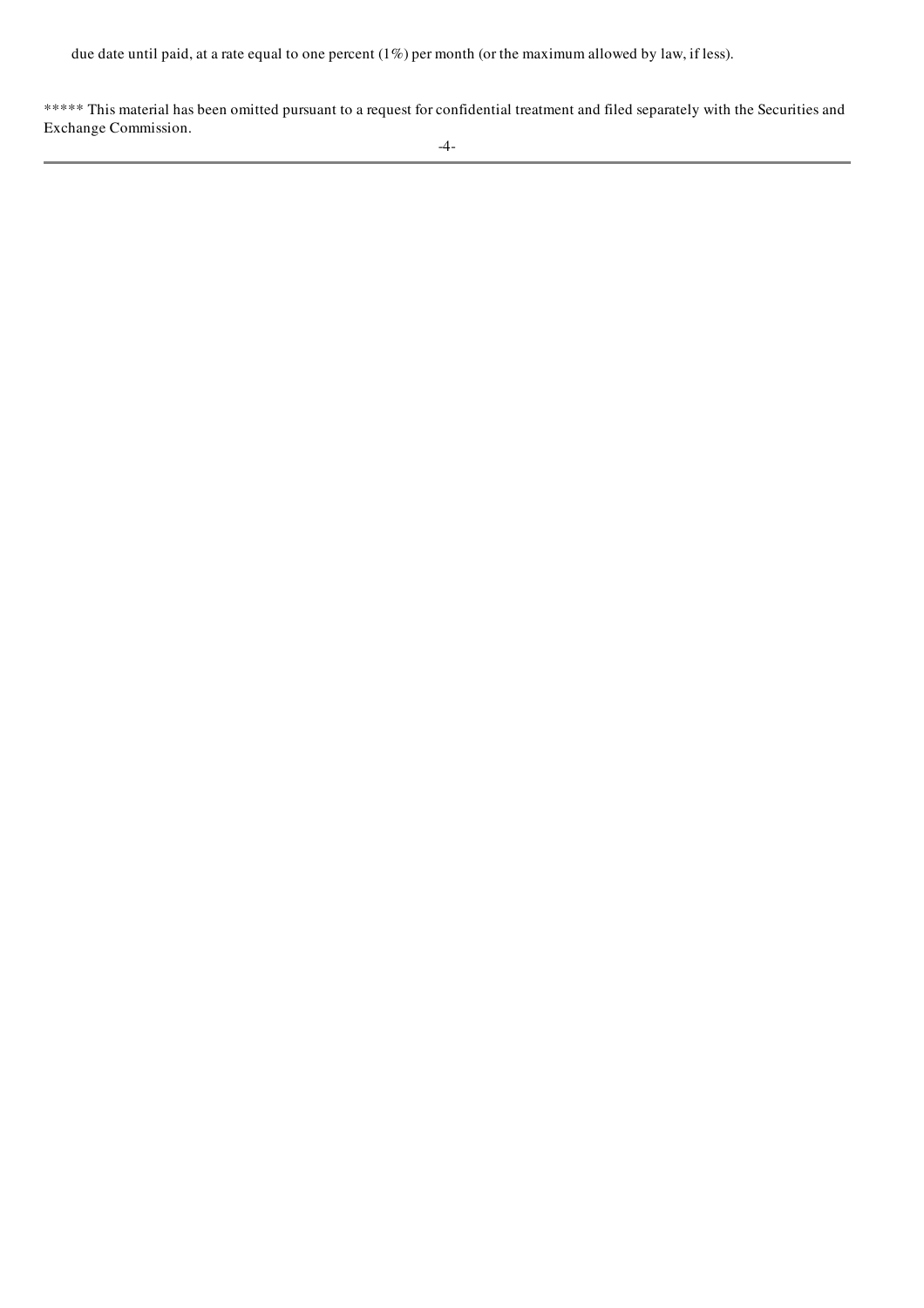#### 5. Diligence and Commercialization Requirements.

## 5.1 Diligence and Commercialization Efforts by BIOSARA.

(a) BIOSARA will have full responsibility for seeking and obtaining Regulatory Approval and for the Commercialization of the Products in the Field in the Territory. Failure to obtain Regulatory Approval and Commercialization of Products within twelve (12) months of the Effective Date shall constitute a material breach by BIOSARA under Section 11.2 herein. BIOSARA shall provide to QMT written quarterly development status reports describing, in reasonable detail, the efforts undertaken for, and the status of development of, the Products by BIOSARA. Such status reports shall also summarize Regulatory Filings, applications and Regulatory Approvals and any clinical trials, with respect to any Product that BIOSARA has made, sought or obtained. If BIOSARA elects to stop or abandon, either permanently or temporarily, the development, Regulatory Approval or Commercialization of Products, BIOSARA shall promptly notify QMT of such decision.

(b) BIOSARA will exercise Commercially Reasonable Efforts and diligence in undertaking Product development and marketing, including investigations, clinical studies, and other appropriate actions required to obtain Regulatory Approval and obtain and maintain regulatory filings and to Commercialize Products in the Field in the Territory. For purposes of this Agreement, "Commercially Reasonable Efforts" means efforts made in good faith and fair dealing and corresponding with commonly accepted commercial practices for a product with a similar market potential at a similar state in its product life.

5.2 Technical Support Assistance by QMT. After first Commercial Sale and upon prior mutual agreement of the Parties, QMT shall provide, and BIOSARA shall fund, certain technical support assistance activities in conjunction with BIOSARA's Commercially Reasonable Efforts to develop Products in the Field in the Territory. QMT shall provide such technical support assistance activities at a rate of \$2,000 per day per person for each QMT employee or the equivalent. Outof-pocket expenses for mutually agreed activities, including without limitation travel, lodging and meals, shall be reimbursed BIOSARA at QMT's actual cost.

5.3 Commercialization of Products. Promptly after obtaining Regulatory Approval for the Product in the Territory from the applicable Regulatory Authority, the Parties will mutually agree on launch dates for the Commercialization of the Products in the Territory.

5.4 Advertising and Promotional Materials. BIOSARA shall develop relevant written sales, promotion and advertising materials relating to the Product ("Promotional Materials") consistent with its standard operating procedures, for use in the Territory and compliant with all applicable laws and the provisions of the applicable Regulatory Approvals. Prior to their use by BIOSARA, BIOSARA shall provide QMT with copies of all Promotional Materials, including, if necessary, English translations, for QMT's review and comment. Subject to any limitations imposed by applicable law, all such Promotional Materials and all documentary information and oral presentations (where practicable) regarding the marketing and promotion of the Product in the Territory shall acknowledge the Parties' license arrangement and shall display the QMT names and logos in accordance with the Trademark Standards set forth in Exhibit C.

5.5 Product Label. The Parties agree that BIOSARA and its Affiliates and Designees, if any, shall include QMT's patent numbers on all Product packaging, promotional materials and other materials (in written or electronic form) related to the Product in the Territory in accordance with the Trademark Standards set forth in Exhibit C.

## 6. Supply.

6.1 Suppliers. It is essential to the use of the QMT Intellectual Property as well as to maintaining the underlying QMT Marks associated therewith owned by QMT that the quality of the Materials meet the specifications of QMT and that the suppliers of the necessary Materials agree to maintain the secrecy of the Materials and the Composition and Process, and not reverse engineer or determine all or any part of the Materials or Composition and Process through the supply of such Materials. Therefore, subject to the terms and conditions hereof. BIOSARA shall only purchase Materials from a Supplier approved by QMT, provided that QMT's approval shall not be unreasonably denied or delayed. All Third-Party suppliers to be certified must sign a confidentiality agreement with terms and conditions consistent with those in this Agreement prior to commencing any supply of Materials.

6.2 No Implied License. Notwithstanding the foregoing, no express or implied license to any QMT Intellectual Property is granted to any such Third Party in connection with the manufacture, transfer or sale of the Materials; provided however that the BIOSARA's use of the Materials shall be covered by the licenses under QMT Intellectual Property granted above so long as BIOSARA has complied with the terms of this Agreement.

6.3 Inspection. QMT shall upon its request be entitled to review any and all purchase orders and shipping documents to confirm the use of the Materials in accordance with the QMT Intellectual Property. BIOSARA shall be solely responsible for all matters and all obligations between the BIOSARA and the supplier.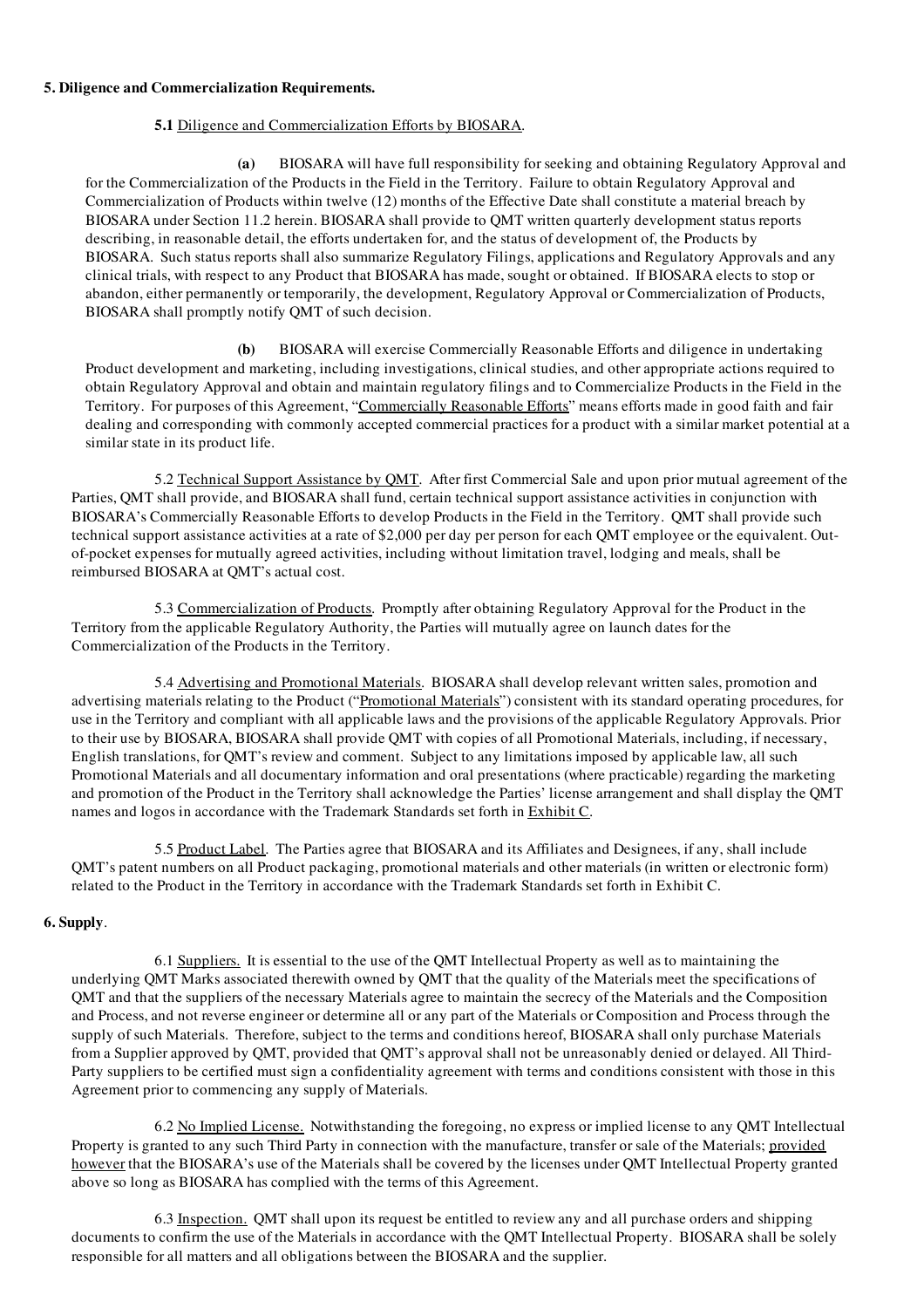\*\*\*\*\* This material has been omitted pursuant to a request for confidential treatment and filed separately with the Securities and Exchange Commission.

responsible for all matters and all obligations between the BIOSARA and the supplier.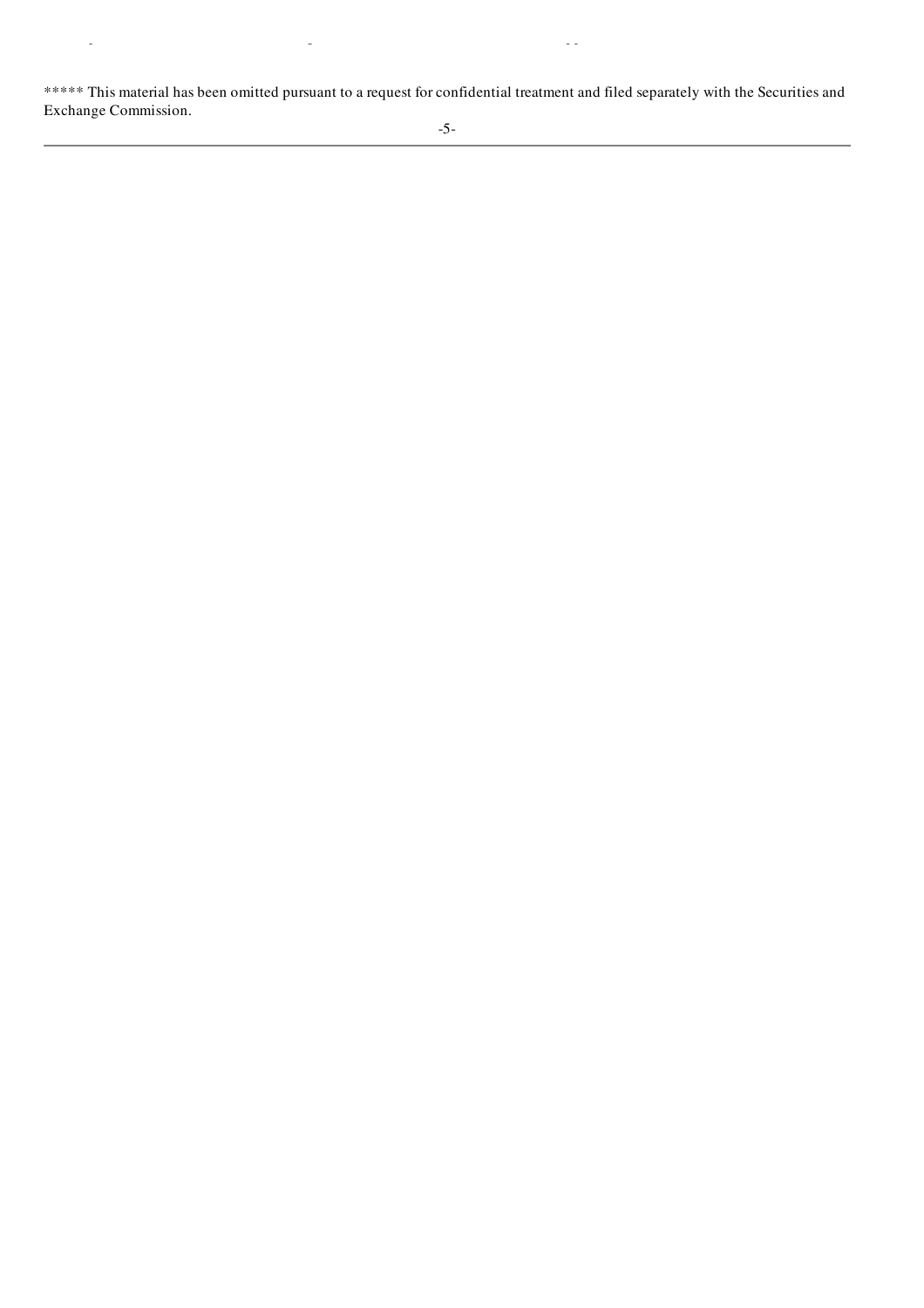## 7. Research and Development Data and Regulatory Filings.

7.1 Product Data. BIOSARA shall be responsible for the development of all data and other information relating to the Products and Product sales, including without limitation all stability and safety data, (collectively the "Product Data") necessary to support sales of Products in the Field in the Territory. QMT shall make available to BIOSARA any data on file to support BIOSARA'S product development & registration and product sales.

7.2 Copies of Product Data. Upon the reasonable written request of QMT, BIOSARA will provide to QMT copies of all Product Data that BIOSARA would reasonably provide publicly to the market or to customers or potential customers during BIOSARA's marketing of Products. For purposes of this Section 7.2, any Confidential Information of BIOSARA or a Third Party may be redacted from such Product Data prior to delivery to QMT.

7.3 Regulatory Approvals. Unless otherwise agreed by the Parties, any and all Regulatory Approvals obtained and regulatory filings made and licenses, registrations, certificates and government approvals ("Regulatory Filings") obtained by BIOSARA during the Term related to the Product in the Field in the Territory, will be in the name of and owned by BIOSARA.

7.4 Access to Regulatory Filings. QMT and its Affiliates shall have access in a timely manner to all data contained or referenced in such submissions or applications for Regulatory Approvals by BIOSARA, including all reports, correspondence and conversation logs, in each case as may be reasonably necessary to enable QMT to develop, manufacture and Commercialize products outside the Field in the Territory or Products in the Field and outside the Territory. QMT and its Affiliates shall have the right to cross-reference and make any other use of the other BIOSARA's Regulatory Filings for the Product, including access to all data contained or referenced in such Regulatory Filings.

7.5 Adverse Events. BIOSARA shall comply with all applicable laws with respect to reporting any adverse medical event with respect to any Product and shall promptly notify QMT of any such report and the results of any follow up investigation.

## 8. Representations and Warranties; Disclaimer; Limitation of Liability.

8.1 Representations and Warranties of BIOSARA. BIOSARA covenants, represents and warrants to QMT as follows:

(a) BIOSARA is a corporation duly organized, validly existing and in good standing under the laws of Delaware. BIOSARA has all requisite corporate power to own and operate its properties and assets and to carry on its business as presently being conducted and as proposed to be conducted. BIOSARA has, and will have on all relevant dates, all requisite legal and corporate power to execute and deliver this Agreement, and to carry out and perform its obligations under the terms of this Agreement;

(b) The execution and delivery of this Agreement and the performance of the transactions contemplated hereby have been duly authorized by all appropriate BIOSARA corporate action. The performance by BIOSARA of any of the terms and conditions of this Agreement on its part to be performed does not and will not constitute a breach or violation of any other agreement or understanding, written or oral, to which it is a party;

(c) Neither BIOSARA nor its Affiliates is prohibited by any law, rule or regulation or by any order, directive or policy of any Regulatory Authority from developing any pharmaceutical products, or assuming the Regulatory Approvals are obtained, will be prohibited by any law, rule or regulation or by any order, directive or policy of any Regulatory Authority from manufacturing or selling any of the Products; and

(d) BIOSARA covenants that neither it nor its Affiliates shall, during the Term, commercialize any nonleaching antimicrobial products in the Field that compete, directly or indirectly, with the Products in the Territory.

8.2 Representations and Warranties of QMT. QMT represents and warrants to BIOSARA as follows:

(a) QMT is a corporation duly organized, validly existing and in good standing under the laws of the State of Nevada. QMT has all requisite corporate power to own and operate its properties and assets and to carry on its business as presently being conducted and as proposed to be conducted. QMT has, and will have on all relevant dates, all requisite legal and corporate power to execute and deliver this Agreement, and to carry out and perform its obligations under the terms of this Agreement;

(b) QMT expressly warrants and represents that its patents as listed in Exhibit 'A' are duly filed and granted or currently pending and that a) it either owns all of the right, title and interest in and to the patents and patent applications listed in Exhibit A, or has the exclusive rights in the patents and patent applications listed in Exhibit A necessary to grant the licenses under this Agreement; b) it is empowered to grant the licenses granted herein; c) it has no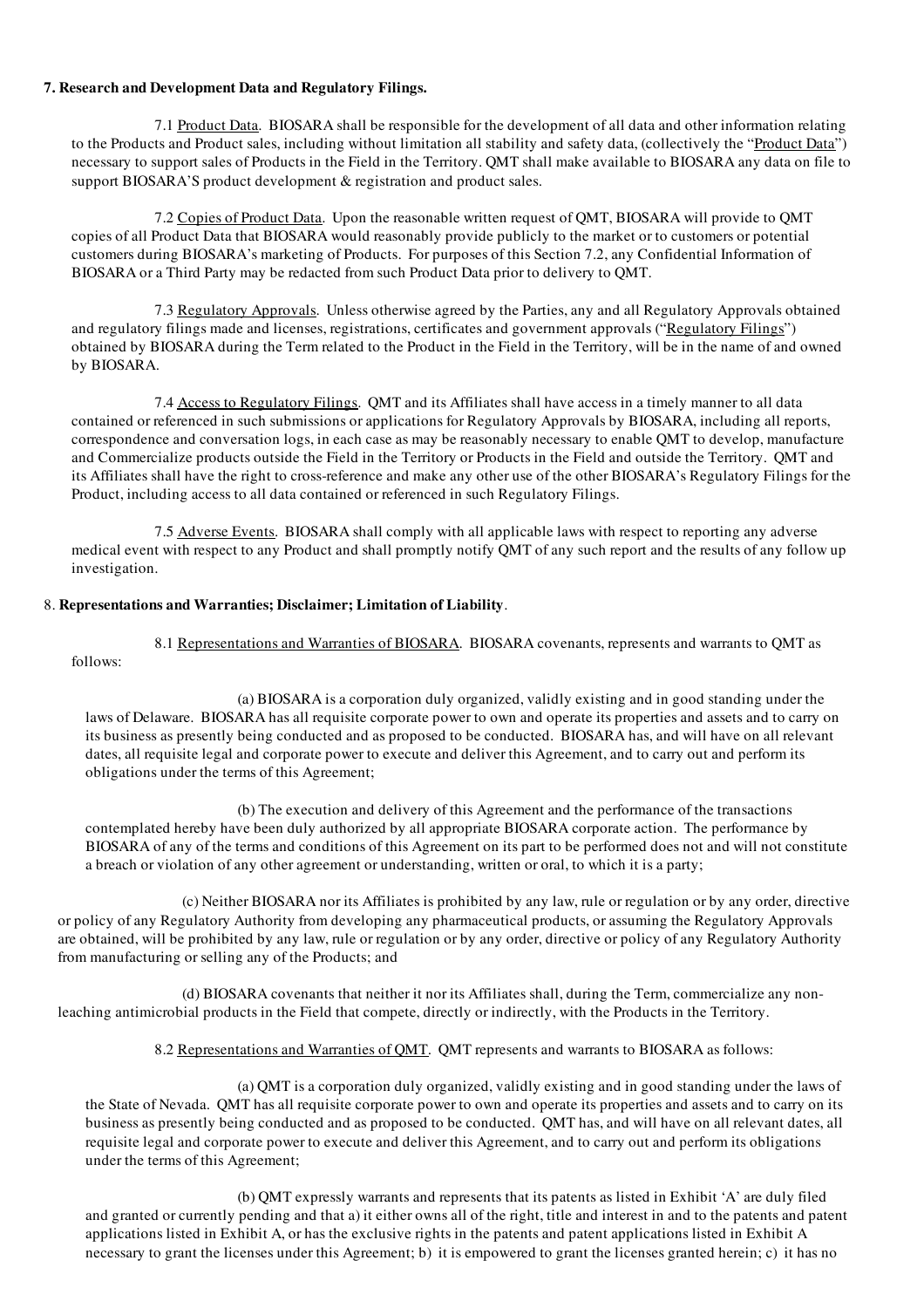outstanding encumbrances or agreements, including any agreements with academic institutions, universities, whether written, oral or implied, which would be inconsistent with the licenses granted herein; d) QMT has not been advised that practice of the Patent Rights in the Territory would infringe the intellectual property rights of any Third Party; and e) QMT is not aware of violation by any Third Party of any Patent Rights in the Territory;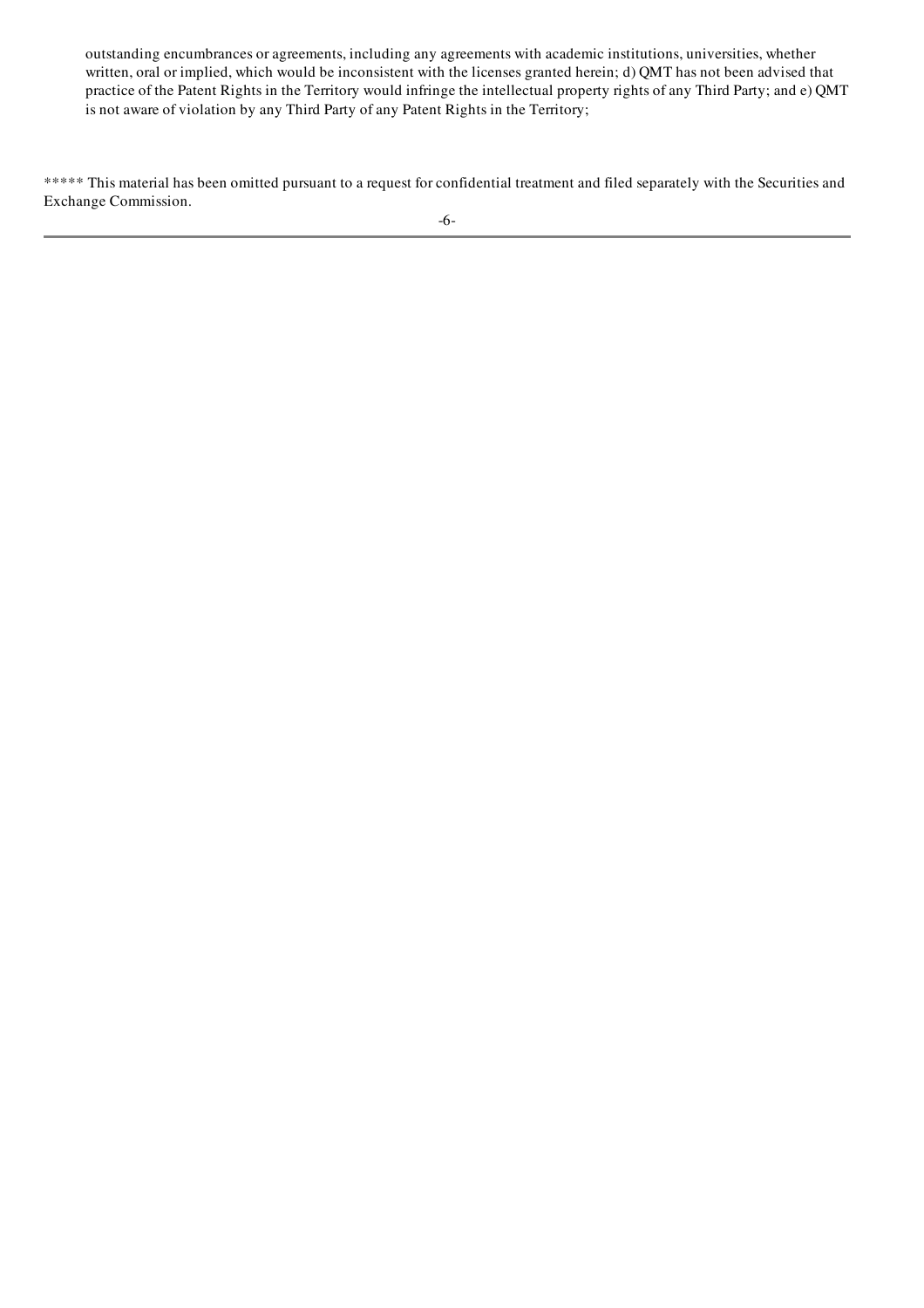(c) QMT covenants that neither it nor its Affiliates shall, during the Term, commercialize any products in the Field that compete in the Territory, directly or indirectly, with the Products; and

(d) The execution and delivery of this Agreement and the performance of the transactions contemplated hereby have been duly authorized by all appropriate QMT corporate action. The performance by QMT of any of the terms and conditions of this Agreement on its part to be performed does not and will not constitute a breach or violation of any other agreement or understanding, written or oral, to which it is a party.

## 8.3 Disclaimer of Warranty. Except as otherwise expressly provided in this agreement, QMT makes no representations and extends no warranty of any kind, either express or implied, with respect to the QMT Intellectual Property, including without limitation warranties of the validity or enforceability of the patent rights, merchantability, fitness for a particular purpose and non-infringement of any Third Party patents or proprietary rights. All Uniform Commercial Code warranties are expressly disclaimed by QMT.

8.4 Limitation of Liability. Except with respect to liability arising from breach of Section 10 and liability arising under Section 9 herein, it is agreed by the Parties that neither Party shall be liable to the other Party for any special, consequential, indirect, exemplary or incidental damages (including lost or anticipated revenues or profits relating to the same), arising from any claim relating to this Agreement, whether such claim is based on contract, tort (including negligence) or otherwise, even if an authorized representative of such Party is advised of the possibility or likelihood of same.=

8.5 Modification to QMT Intellectual Property. BIOSARA shall not modify, change or vary from the QMT Intellectual Property as it is applied to the Products. If BIOSARA seeks to change or modify the QMT Intellectual Property used in the Product, it shall notify QMT sixty (60) days prior to making such change whereupon, so long as BIOSARA is in compliance with this Agreement, the parties shall reasonably cooperate to adjust the formulation of the QMT Intellectual Property as necessary to meet the Product requirements of BIOSARA. Any such reformulation shall constitute an Improvement and shall be owned exclusively by QMT and shall be licensed to BIOSARA under the terms of this Agreement.

## 9. Indemnification and Insurance.

9.1 Indemnification by BIOSARA. BIOSARA shall indemnify, defend and hold harmless QMT and its Affiliates and their respective directors, officers, employees and agents, and their respective successors, heirs and assigns (the "Indemnitees") against any liability, damage, loss or expense (including reasonable attorneys' fees and expenses of litigation) incurred by or imposed upon the Indemnitees in connection with any claim, demand, suit, action or judgment arising out of any theory of product liability (including without limitation actions in the form of tort, warranty or strict liability) or based on, or caused by any act or omission of BIOSARA, its Affiliates or Designees with respect to the development, manufacture, use sale, offer for sale, importation or exportation of any Product, except to the extent that such liability, damage, loss or expense is directly attributable to the negligence or misconduct of QMT or its Affiliates.

9.2 Notice and Cooperation. Any Indemnitee seeking indemnification under Section 9.1 shall provide BIOSARA with prompt written notice of any claim, demand, suit, action or judgment for which indemnification is sought under this Agreement. An Indemnitee's failure to deliver written notice to BIOSARA within a reasonable time after the commencement of any such action, to the extent prejudicial to the BIOSARA's ability to defend such action, shall relieve BIOSARA of liability to the Indemnitee under this Section 9. BIOSARA agrees, at its own expense, to provide attorneys reasonably acceptable to the Indemnitees to defend against any such claim. The Indemnitees shall cooperate fully with BIOSARA in such defense and will permit BIOSARA to conduct and control such defense and the disposition of such claim, suit, or action (including all decisions relative to litigation, appeal and settlement). BIOSARA agrees to keep the Indemnitees informed of the progress in the defense and disposition of such claim and to consult with the Indemnitees with regard to any proposed settlement. The indemnification under this Section 9 shall not apply to amounts paid in settlement of any liability, claim, lawsuit, loss, demand, damage, cost or expense if such settlement is effected without the consent of BIOSARA.

9.3 Insurance. BIOSARA shall obtain and carry in full force and effect product liability insurance in amounts that are reasonable and customary in the medical device industry for similar products, but in no event shall such insurance be less than Three Million Dollars (\$3,000,000) per occurrence and Three Million Dollars (\$3,000,000) in aggregate. Within thirty days of the start of each Contract Year, BIOSARA shall provide QMT with a certificate evidencing the insurance coverage required herein and all subsequent renewals thereof. The insurance coverage required herein does not constitute a limitation on BIOSARA's obligation to indemnify QMT under this Agreement.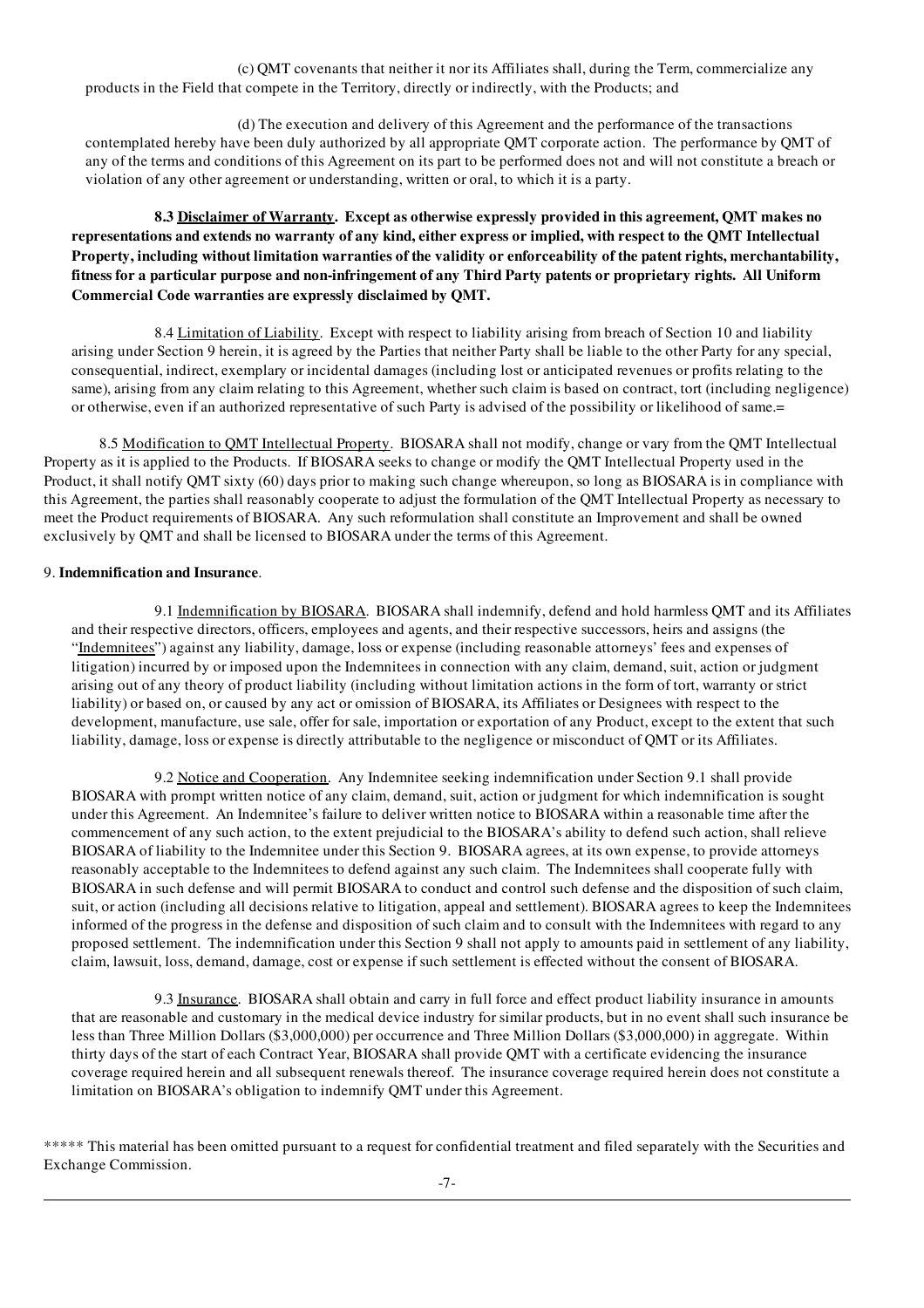#### 10. Confidentiality.

10.1 Confidential Information. As used in this Agreement, the term "Confidential Information" shall mean all scientific, technical, trade or business information of either Party (the "Disclosing Party") disclosed to the other Party (the "Recipient"), whether or not in writing, and regardless of whether it is marked as confidential, including any portion of analyses, compilations, forecasts, studies or other documents prepared by Recipient which contains such information. By way of illustration, but not limitation, Confidential Information may include inventions, Know-how, processes, methods, techniques, assays, formulas, compositions, compounds, projects, developments, plans, research data, clinical data, financial data, personnel data, computer programs, customer and supplier lists and contacts at or knowledge of customers or prospective customers of the Disclosing Party.

10.2 Disclosure of Confidential Information. Except as expressly permitted in this Section 10, during the Term of this Agreement and for a period of five (5) years thereafter, the Recipient shall hold in confidence and shall not directly or indirectly disclose, communicate or in any way divulge to any person any Confidential Information, without the prior written consent of the Disclosing Party. The Recipient shall use such Confidential Information solely for the purposes of this Agreement. The Recipient shall not provide or grant access to the Confidential Information to any Third Party, *except* the Recipient may disclose Confidential Information received by it under this Agreement only to those of its directors, officers, employees, agents and consultants, and the directors, officers, employees, agents and consultants of its Affiliates, who have a need to know such Confidential Information in the course of the performance of their duties and who are bound by a written agreement to protect the confidentiality of such Confidential Information.

10.3 Limitation on Obligations. The obligations of the Recipient specified in Section 10.2 above shall not apply to any Confidential Information that:

(a) was in the public domain prior to the time of its disclosure under this Agreement;

(b) entered the public domain after the time of its disclosure under this Agreement through means other than an unauthorized disclosure resulting from an act or omission by the Recipient;

(c) is or was disclosed to the Recipient at any time, whether prior to or after the time of its disclosure under this Agreement, on a non-confidential basis by a Third Party, provided that such Third Party is not, to the Recipient's knowledge, bound by an obligation of confidentiality to the Disclosing Party with respect to such Confidential Party;

(d) is independently developed by the Recipient without reference to the Confidential Information of the Disclosing Party; or

(e) is required to be disclosed by the Recipient to comply with applicable laws or to comply with governmental regulations; *provided*, that the Recipient provides prior written notice of such disclosure to the Disclosing Party and takes reasonable and lawful actions to avoid and/or minimize the degree of such disclosure.

10.4 Equitable Relief. The Recipient agrees that any breach of this Section 10 may cause the Disclosing Party substantial and irreparable damages and, therefore, in the event of any such breach, in addition to other remedies that may be available, the Disclosing Party shall have the right to seek specific performance and other injunctive and equitable relief.

10.5 Ownership of Confidential Information. The Recipient agrees that the Disclosing Party (or any Third Party entrusting its own confidential information to the Disclosing Party) is and shall remain the exclusive owner of the Confidential Information disclosed to the Recipient and all patent, copyright, trademark, trade secret, and other intellectual property rights in such Confidential Information or arising therefrom. Except as expressly set forth in this Agreement, no option, license, or conveyance of such rights to the Recipient is granted or implied under this Agreement.

## 11. Term and Termination.

11.1 Term. Unless terminated sooner as provided in this Section 11, the initial term of this Agreement shall extend from the Effective Date for a period equal to \*\*\*\*\* from the Effective Date (the "Initial Term"). Parties agree to share and discuss market information during the term, to consider mutually acceptable performance requirements for a follow-on agreement, and to negotiate in good faith an extension or follow-on agreement at or before the expiration of the Initial Term. If the parties are unable to reach agreement and execute a mutually satisfactory follow-on agreement at or before the expiration of the Initial Term, a one (1) year extension will be granted solely for the purpose of servicing Biosara' existing customers at the time of the expiration of the Initial Term.

11.2 Material Breach by BIOSARA. Except as set forth in Section 11.3 below, the failure by BIOSARA to comply with any of its material obligations contained in this Agreement including without limitation its obligations to obtain Regulatory Approval and for Commercialization of Products under Section 5.1 herein, shall entitle QMT to give to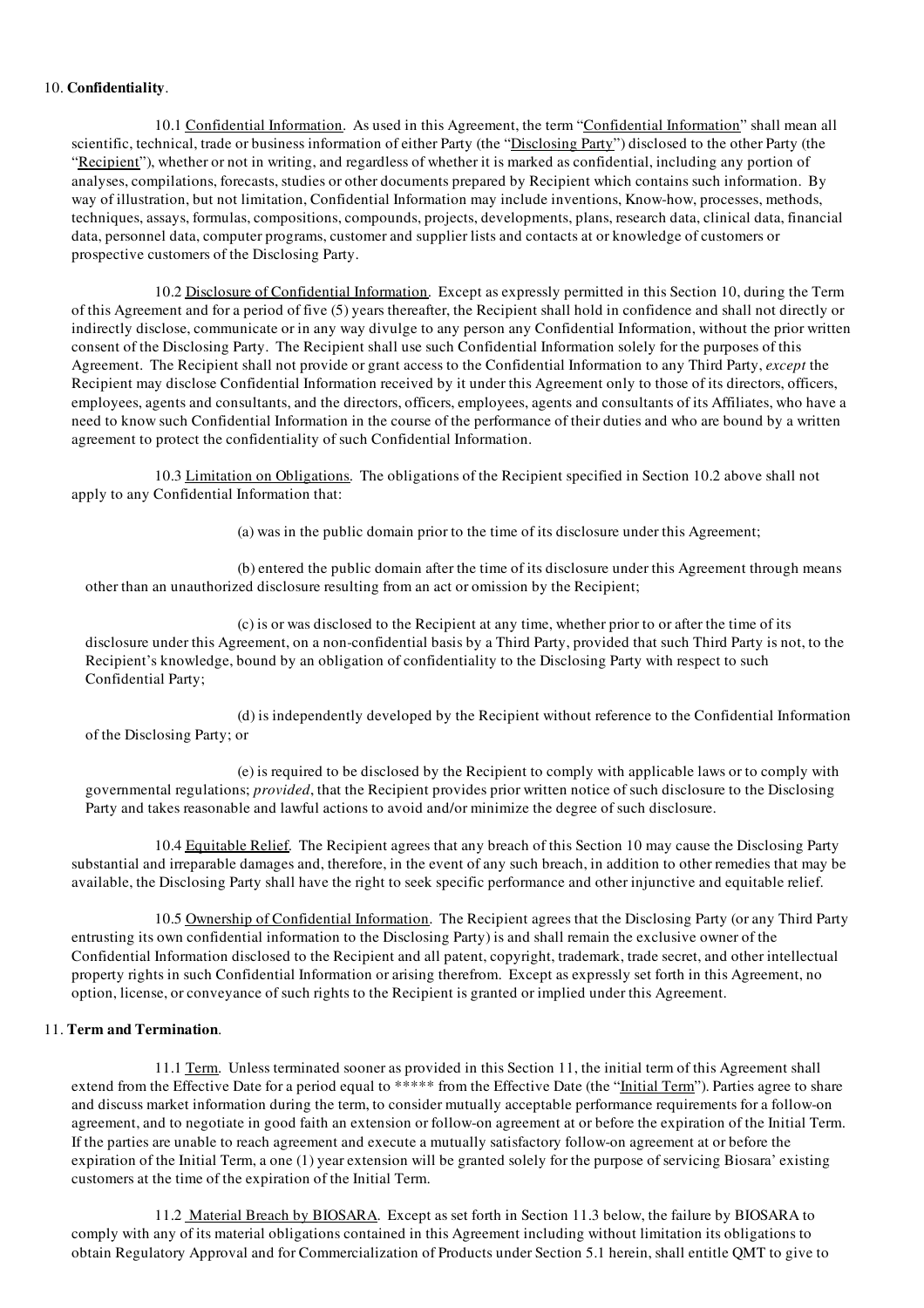BIOSARA written notice specifying the nature of the default and requiring it to cure such default. If such default is not cured within thirty (30) days after the receipt of such notice, then QMT shall be entitled, without prejudice to any of its other rights conferred on it by this Agreement and in addition to any other remedies available to it by law or in equity, to terminate this Agreement effective upon written notice to BIOSARA. The right of QMT to terminate this Agreement, as hereinabove provided, shall not be affected in any way by its waiver or failure to take action with respect to any previous default.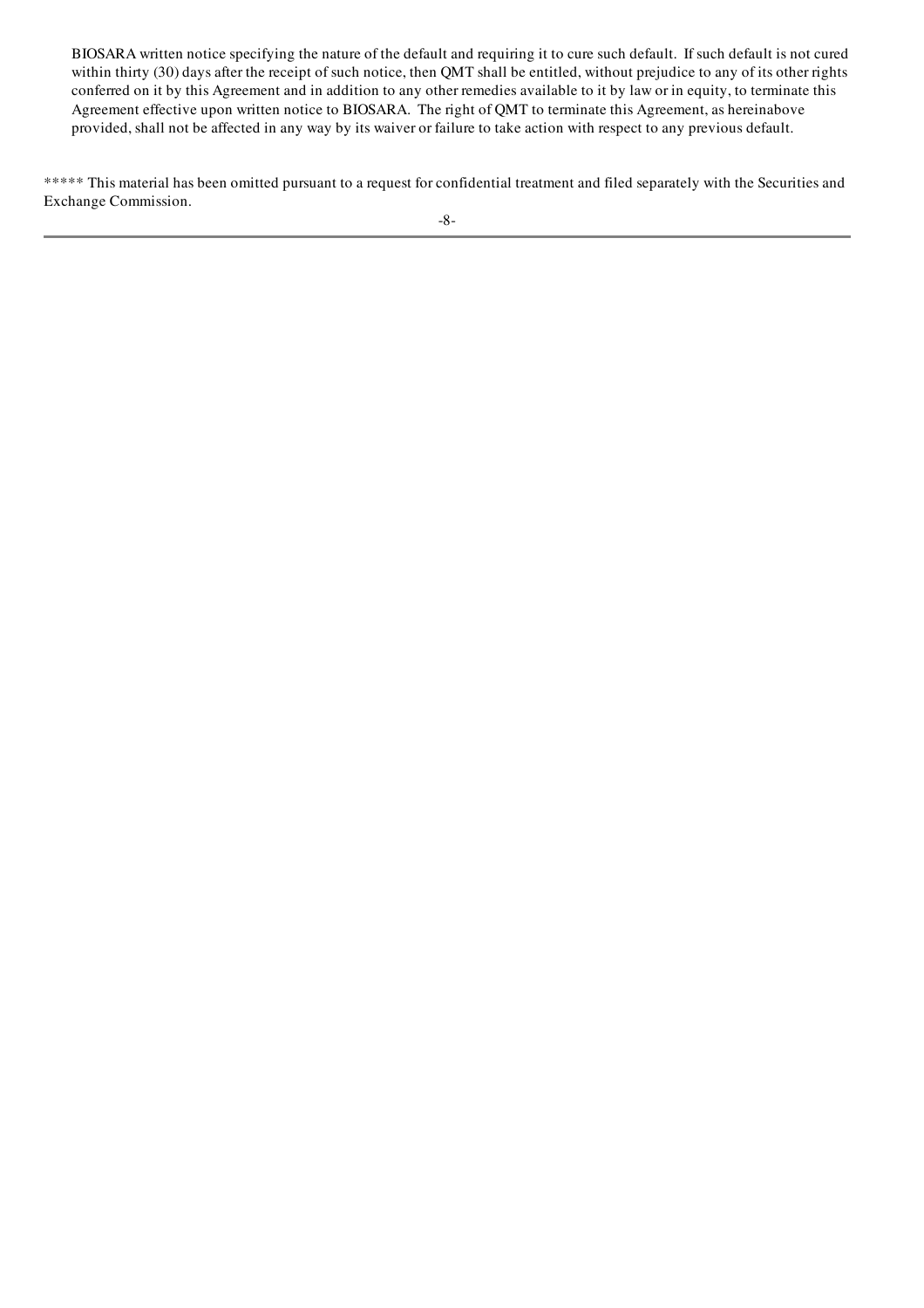11.3 BIOSARA'S Failure to Meet Minimum Royalties. In the event that BIOSARA fails to pay to QMT a Minimum Royalty payment that is due in a particular quarter, QMT's exclusive remedy for such failure (other than the collection of Royalties earned but not paid to QMT) shall be at its sole option, amendment of this Agreement to remove BIOSARA'S exclusive rights relative to the Products or termination of the Agreement.

Anything hereinbefore or hereinafter contained to the contrary notwithstanding, the remedies set forth in the immediately preceding paragraph shall be the sole remedies available to QMT by reason of the failure of BIOSARA to pay to QMT Royalties equal to or greater than the Minimum Royalties set forth in Section 3.4 hereof. The right of QMT to terminate this Agreement or convert the license in the Exclusive Territory to non-exclusive, as hereinabove provided, shall not be affected in any way by its waiver or failure to take action with respect to any previous default.

11.4 Material Breach by QMT. The failure by QMT to comply with any of its material obligations contained in this Agreement shall entitle BIOSARA to give to QMT written notice specifying the nature of the default and requiring it to cure such default. If such default is not cured within thirty (30) days after the receipt of such notice, BIOSARA shall be entitled, without prejudice to any of its other rights conferred on it by this Agreement and in addition to any other remedies available to it by law or in equity, to terminate this Agreement effective upon written notice to QMT. The right of BIOSARA to terminate this Agreement, as hereinabove provided, shall not be affected in any way by its waiver or failure to take action with respect to any previous default.

## 11.5 Bankruptcy.

(a) Either Party may terminate this Agreement immediately by providing written notice if the other Party: (a) applies for or consents to the appointment of a receiver, trustee, liquidator or custodian of itself or of all or a substantial part of its assets, (b) becomes unable, or admits in writing its inability, to pay its debts generally as they mature, (c) makes a general assignment for the benefit of its creditors, (d) is dissolved or liquidated in full or in substantial part, (e) commences a voluntary case or other proceeding seeking liquidation, reorganization or other relief with respect to itself or its debts under any bankruptcy, insolvency or other similar law now or hereafter in effect or consents to such relief or to the appointment of or taking possession of its property by any official in such an involuntary case or such other proceeding commenced against it, (f) takes any action for the purpose of effecting any of the foregoing, and (g) becomes the subject of an involuntary case or other proceeding seeking liquidation, reorganization or other relief with respect to itself or its debts under any bankruptcy, insolvency or other similar law now or hereafter in effect that is not dismissed within ninety (90) days of commencement.

(b) QMT acknowledges that if QMT as a debtor-in-possession or a trustee in bankruptcy in a case under the U.S. Bankruptcy Code rejects this Agreement or any agreement supplementary hereto, BIOSARA may elect to retain its rights under this Agreement or any agreement supplementary hereto, as and to the extent provided in Section 365(n) of the U.S. Bankruptcy Code.

## 11.6 Effect of Termination.

(a) In the event of termination of this Agreement pursuant to Sections 11.2, 11.3, or 11.4 then (a) all licenses and rights granted to BIOSARA hereunder (except as set forth in Section 11.6(d) below) shall terminate and BIOSARA shall immediately cease to develop, manufacture, use and sell Products, and (b) BIOSARA shall be obligated to pay QMT any accrued Royalty payments. Notwithstanding the foregoing, in the event this Agreement is terminated pursuant to Section 11.2, 11.3 or 11.4, BIOSARA shall be permitted to sell-off any and all inventory of Products existing at the date termination, provided that such sales occur within six (6) months after such termination, and provided further that BIOSARA remains obligated to pay actual Royalties and report to QMT on the sale of any such Products (the "Sell-Off Period"). Any remaining inventory of Products after such Sell-Off Period shall be destroyed by BIOSARA at its sole expense.

(b) Without limiting any other legal or equitable remedies that QMT may have, if QMT terminates this Agreement in accordance with Section 11.2 or 11.4, then, at the request of QMT, BIOSARA shall, as soon as reasonably possible and to the extent that it has the right to do so or is permitted by applicable law or the applicable Regulatory Authority, transfer to QMT or QMT's designee possession and ownership of (i) all governmental or regulatory correspondence, conversation logs, filings and approvals (including all Regulatory Approvals) relating exclusively to BIOSARA's development or Commercialization of the Product in the Field in the Territory, and (ii) copies of all data, reports, records and materials in BIOSARA's possession or control relating exclusively to BIOSARA's development or Commercialization of Products in the Field in the Territory, including all non-clinical and clinical data relating to the Product in the Field in the Territory, (iii), all agreements pertaining to contract research organizations (CROs), clinical trials and supply of material required to continue development of the Product. BIOSARA shall execute all documents and take all such further actions as may be reasonably requested by QMT in order to give effect to the foregoing subsections (i), (ii) and (iii) herein.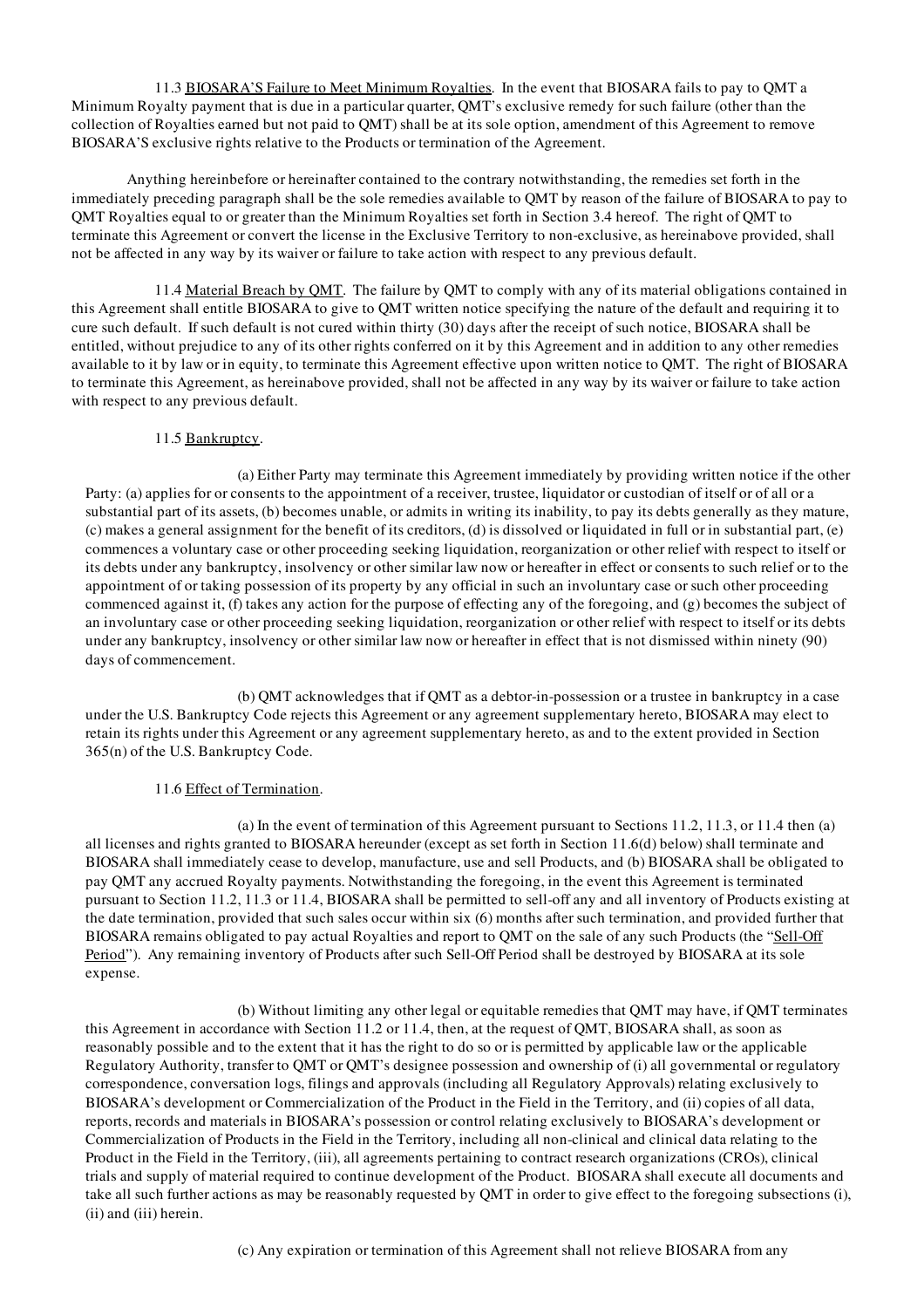obligation that accrued prior to such expiration or termination. Any obligation under any provision of this Agreement which is intended to survive expiration or termination of this Agreement, including without limitation, Sections 1, 7.3, 7.4, 8, 9, 10, 11.5, 12 and 13 shall survive.

11.7 Challenge to Patent Rights. If BIOSARA, directly or indirectly, by itself or through one of its Affiliates, brings any action or proceeding without "Cause" (defined below) challenging the validity, enforceability or an interference action of or with respect to any of the Patent Rights (a "Challenge"), then QMT shall have the right to terminate this Agreement at any time following such event upon written notice. "Cause", for purposes of the preceding sentence, shall mean (i) any third party claim, action or suit filed or brought in any applicable court or through any administrative procedure against BIOSARA, or (ii) the withholding of payment for the Products by customers of BIOSARA, which in each case presented in clause (i) and/or (ii) above is predicated upon the invalidity of the Patent Rights, which has, or if successfully prosecuted could reasonably be expected to have, a material adverse effect upon BIOSARA.

\*\*\*\*\* This material has been omitted pursuant to a request for confidential treatment and filed separately with the Securities and Exchange Commission.

-9-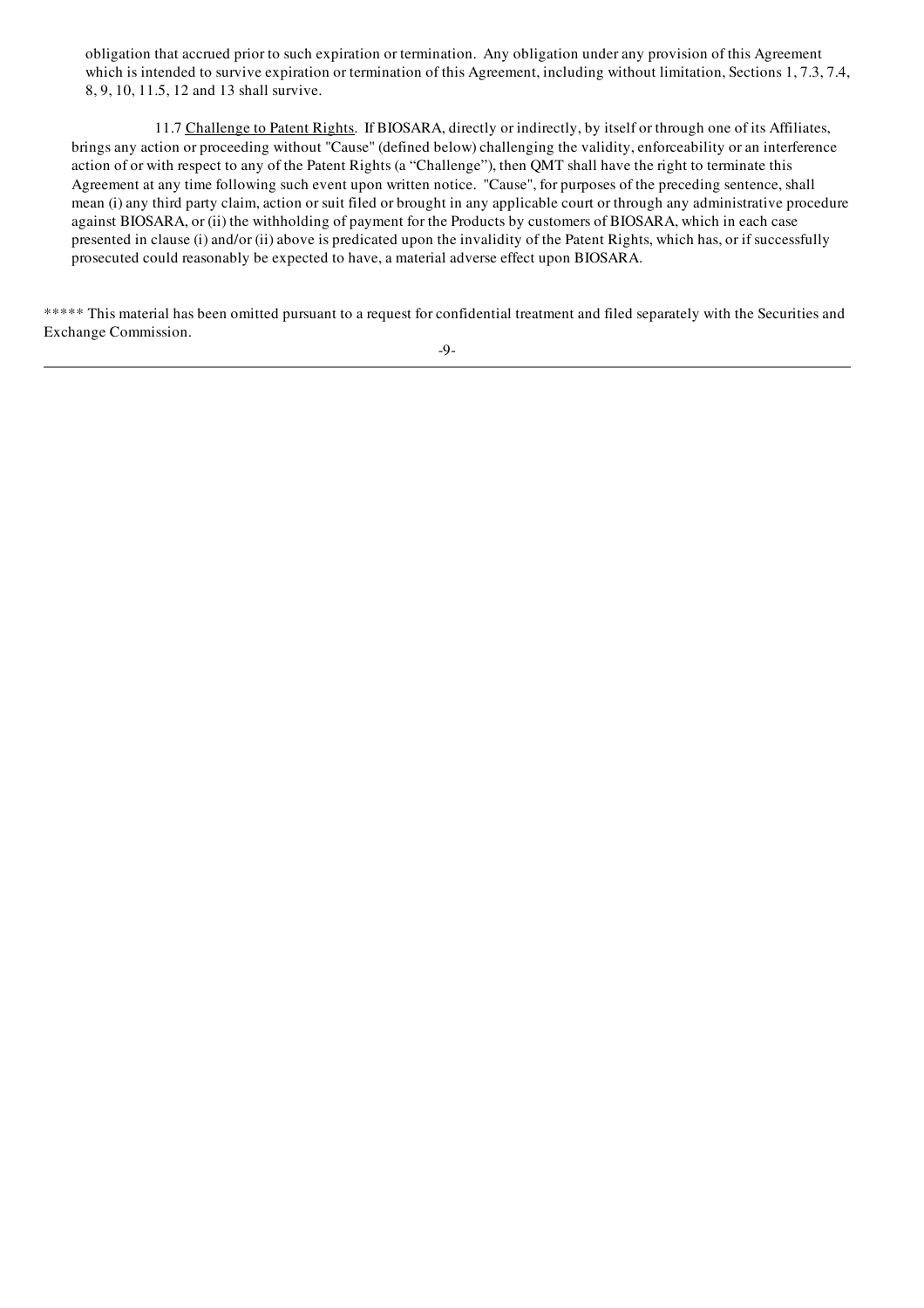#### 12. Intellectual Property Rights.

12.1 Ownership of Intellectual Property. QMT shall own all right, title and interest in the copyright, patent, trademark, trade secret or other intellectual property rights in the Patent Rights and Know-how, including without limitation any derivatives, variations, and or Improvements thereto.

12.2 Ownership of Inventions. Inventorship shall be determined in accordance with United States patent law at the time the inventor made the invention. Each Party shall ensure that its employees, consultants, agents, and representatives are contractually required to assign to such Party all rights, title, and interest to any inventions, to maintain all Confidential Information, and to promptly disclose to such Party all such inventions.

(a) QMT Inventions. QMT will have and retains sole and exclusive title to all inventions, developments, Improvements, discoveries and Know-how relating to the QMT Intellectual Property which are made, conceived or reduced to practice solely by QMT, its Affiliates, employees, consultants, agents or other Persons acting under its authority in the course of or as a result of this Agreement or in the course of any activities inside and outside the Field and Territory.

(b) BIOSARA Inventions. In the event any invention, development, Improvement, discovery, or Know-how relating to the QMT Intellectual Property is made, conceived or reduced to practice by BIOSARA, its Affiliates, employees, consultants, agents or other persons acting under its authority in the course of, in connection with or as a result of this Agreement, either solely or jointly with QMT, an Affiliate or a Third Party, (each a "BIOSARA Invention") such BIOSARA Invention shall be promptly disclosed by BIOSARA to QMT in writing. All BIOSARA Inventions shall be owned by QMT and any Patent Rights under any BIOSARA Inventions shall be owned by QMT. BIOSARA hereby assigns and agrees to assign all right, title, and interest to such BIOSARA Inventions to QMT, shall execute any documents reasonably necessary to fulfill the purposes of this Section 12.2(b), and hereby appoints QMT as its attorney to execute and deliver any such documents on its behalf in the event the BIOSARA should fail or refuse to do so within a reasonable period following QMT's request. Any such BIOSARA Invention shall be subject to the license granted to BIOSARA under this Agreement. In the event that this Agreement is terminated the parties shall negotiate in good faith an arrangement equitable to both parties.

12.3 Prosecution of Patent Rights. QMT, by counsel it selects, shall have the right, but not the obligation, to prepare, file, prosecute and maintain the Patent Rights in QMT's name and in countries designated by QMT at the sole discretion of QMT. QMT shall bear all the costs and expenses associated with the filing, prosecution and maintenance of such Patent Rights.

12.4 Third Party Infringement. Each Party shall promptly notify the other Party in writing of any alleged infringement of the Patent Rights and of any available evidence thereof.

(a) QMT shall have the first right, but not the obligation, under its own control and at its own expense, to prosecute any Third Party infringement of the Patent Rights and/or to defend the Patent Rights in any declaratory judgment or other action brought by a Third Party which alleges invalidity, unenforceability or non-infringement of the Patent Rights. QMT may enter into any settlement, consent judgment or other voluntary final disposition of any infringement or declaratory judgment action hereunder without the prior written consent of BIOSARA. Any recovery or damages derived from any such action shall be retained by QMT.

(b) In the event QMT institutes a court proceeding relating to the infringement of the Patent Rights in the Field under Section 12.4(a), BIOSARA shall have the right to intervene in such proceeding and QMT shall not oppose such intervention, provided that (i) BIOSARA notifies the court and QMT of its intention to intervene within 180 days of the commencement of such proceeding, and (ii) BIOSARA shares equally with QMT the total costs incurred by QMT (including without limitation attorney and expert fees) of conducting such proceeding. QMT shall retain control of the conduct and settlement of any such proceeding; provided, however, that no settlement, consent judgment or other voluntary final disposition of such action may be entered into without the prior written consent of BIOSARA, which consent shall not be unreasonably withheld or delayed. Any recovery of damages for any such proceeding (or settlement thereof) shall be applied first in satisfaction of any out-of-pocket expenses incurred by the Parties relating to the proceeding (including without limitation attorney and expert fees) and the balance shall be equally divided between the Parties.

(c) In the event that QMT declines to commence legal action to defend against a declaratory action alleging invalidity of the Patent Rights or to prosecute infringements of the Patent Rights in the Field, QMT shall notify BIOSARA of its decision promptly in writing. Thereafter, BIOSARA shall have the right, but shall not be obligated, to commence legal action at its own expense to defend or prosecute such infringements relating to the Patent Rights in the Field. No settlement, consent judgment or other voluntary final disposition of the suit may be entered into without the consent of QMT, which consent shall not be unreasonably withheld or delayed. The total cost of any action commenced solely by BIOSARA shall be borne by BIOSARA, and BIOSARA shall retain any recovery or damages derived therefrom.

12.5 Infringement Allegations. In the event that a Third Party asserts or alleges that a Product manufactured or sold by BIOSARA or its Affiliates infringes a patent or other proprietary right of such Third Party, BIOSARA shall assume the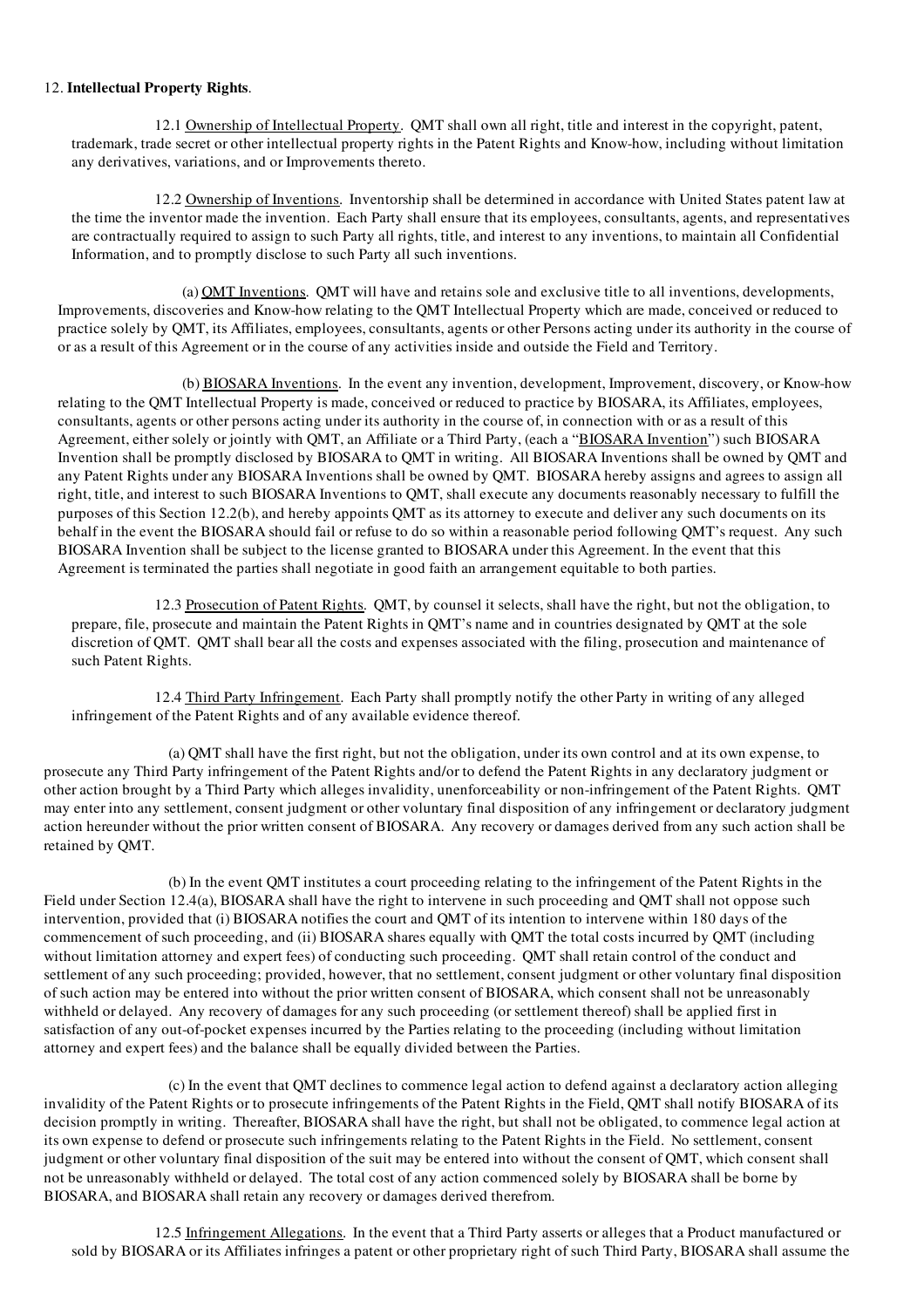defense of such claim and shall indemnify QMT for all reasonable expenses and/or damages incurred by it as a result of such claim. QMT may participate in the defense of such claim through counsel of its own choosing and at its sole expense. In the event that QMT receives notice of such assertion or allegation, QMT shall notify BIOSARA of such allegation or assertion. BIOSARA may enter into any settlement, consent judgment, or other voluntary final disposition of any infringement action under this Section 10.5 in the Field; *provided, however*, that BIOSARA shall not enter into any settlement, consent judgment or other voluntary final disposition that admits or concedes that an aspect of the Patent Rights is invalid or unenforceable, without the prior written consent of QMT, which consent shall not be unreasonably withheld or delayed.

12.6 Trademarks. QMT is and shall remain the owner of all right, title and interest to the common law trademark and goodwill associated with the name "NIMBUS®," and any other marks it develops in association with the QMT Intellectual Property (collectively, the "QMT Marks") and BIOSARA agrees that it will not at any time assert or claim any interest in, nor register or attempt to register the QMT Marks or any marks confusingly similar thereto. BIOSARA shall be responsible for the selection, registration and maintenance of all other trademarks and trade names that it employs in connection with Products (collectively, the "BIOSARA Marks). QMT agrees that it will not at any time assert or claim any interest in, nor register or attempt to register the BIOSARA Marks or any marks confusingly similar thereto.

\*\*\*\*\* This material has been omitted pursuant to a request for confidential treatment and filed separately with the Securities and Exchange Commission.

-10-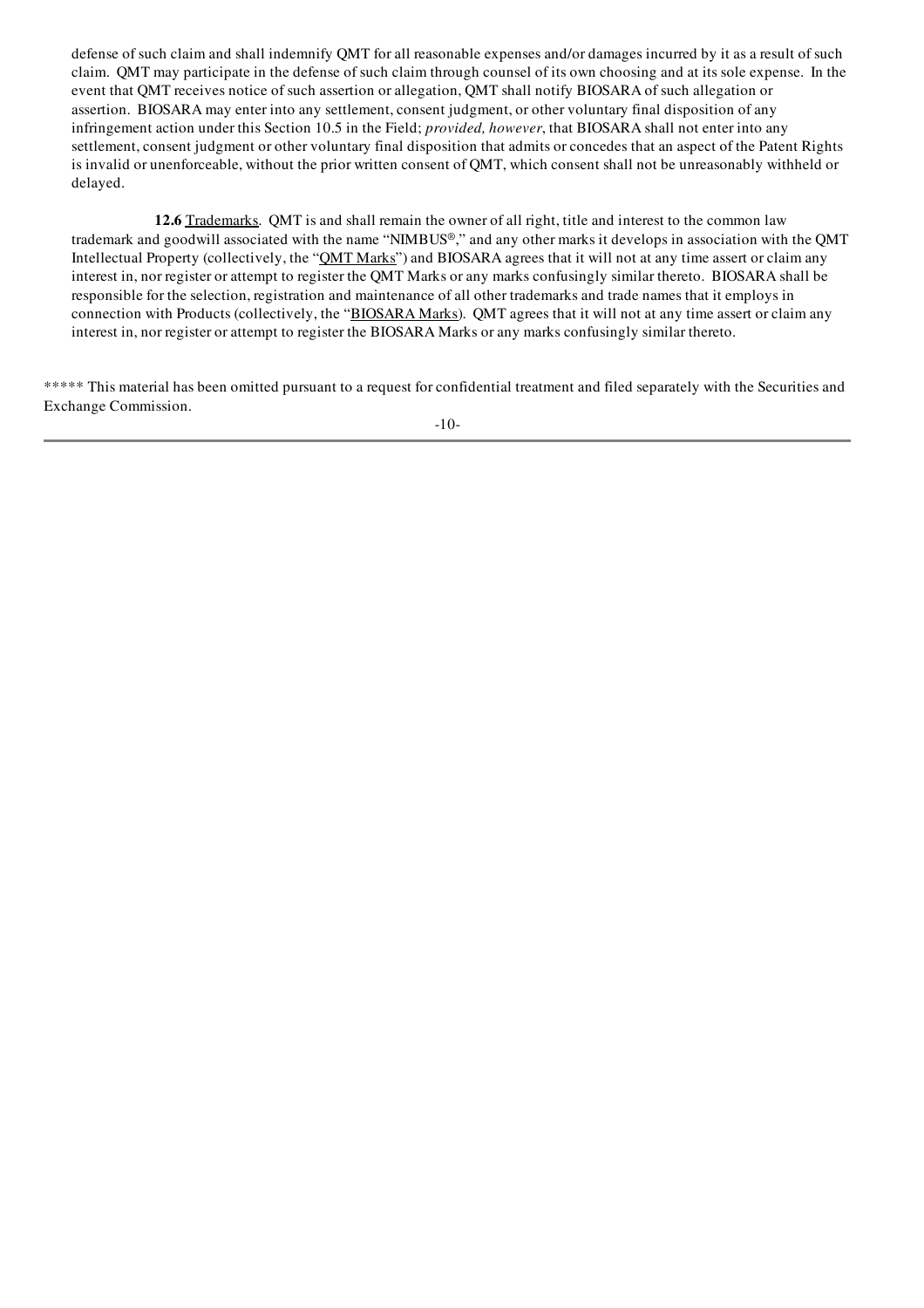#### 13. Miscellaneous.

13.1 Use of Name/Public Statements. Except to the extent required by applicable law or regulation, each Party agrees that it will not at any time during or following termination of this Agreement use the name of the other Party or any names, insignia, symbols, or logotypes associated with the other Party or any variant or variants thereof or the names of the other Party's employees orally or in any literature, advertising, or other materials without the prior written consent of Party whose name is to be used, which consent shall not be unreasonably withheld.

13.2 Assignment. This Agreement may not be assigned or otherwise transferred by either Party without the prior written consent of the other Party, which consent shall not be unreasonably withheld or delayed; *provided, however*, that either Party may, without such consent, assign this Agreement and any of its rights or obligations hereunder to its Affiliates or in connection with the transfer or sale of all or substantially all of the portion of its business to which this Agreement relates, or in the event of its merger or consolidation or change in control or similar transaction; *provided, further,* that the assigning Party shall deliver written notice of any such permitted assignment to the other Party. This Agreement shall be binding upon and inure to the benefit of the successors and permitted assigns of the Parties and the name of a Party appearing herein shall be deemed to include the names of such Party's successors and permitted assigns to the extent necessary to carry out the intent of this Agreement. Any attempted assignment not in accordance with this Section 13.2 shall be void.

13.3 Independent Contractors. QMT and BIOSARA shall at all times act as independent parties and nothing contained in this Agreement shall be construed or implied to create an agency or partnership. Neither Party shall have the authority to contract or incur expenses on behalf of the other.

13.4 Notices. Any notice or communication required or permitted to be given or made under this Agreement by one of the Parties hereto to the other shall be in writing and shall be deemed to have been sufficiently given or made for all purposes if sent by hand, recognized national overnight courier, confirmed electronic transmission, or mailed by certified mail, postage prepaid, return receipt requested, addressed to such other Party at its respective address as follows:

If to BIOSARA:

Biosara Corporation 103 Costa Bella Cove Austin, Texas 78734 Attn: Stacey Hammer, Chief Executive Officer

If to QMT:

Quick-Med Technologies, Inc. 902 N.W. Fourth Street Gainesville, FL 32601 Attn: Nam Nguyen, Chief Financial Officer Fax: 561-416-1390

13.5 Severability. If any one or more of the provisions of this Agreement shall be held to be invalid, illegal or unenforceable, that provision shall be stricken and the remainder of this Agreement shall continue in full force and effect; *provided, however*, that the Parties shall renegotiate an acceptable replacement provision so as to accomplish, as nearly as possible, the original intent of the Parties.

13.6 Governing Law. This Agreement shall be governed by and construed in accordance with the laws of the State of Florida and applicable U.S. Federal law, without regard to any choice of law principles that would dictate the application of the laws of another jurisdiction. The state and federal courts located in Florida shall have exclusive jurisdiction over any dispute arising under this Agreement.

13.7 Entirety; Amendment. This Agreement represents the entire agreement of the Parties and expressly supersedes all previous written and oral communications between the Parties. No amendment, alteration, or modification of this Agreement or any exhibits attached hereto shall be valid unless executed in writing by authorized signatories of both Parties.

13.8 Waiver. The failure of any Party hereto to insist upon strict performance of any provision of this Agreement or to exercise any right hereunder will not constitute a waiver of that or any other provision or right.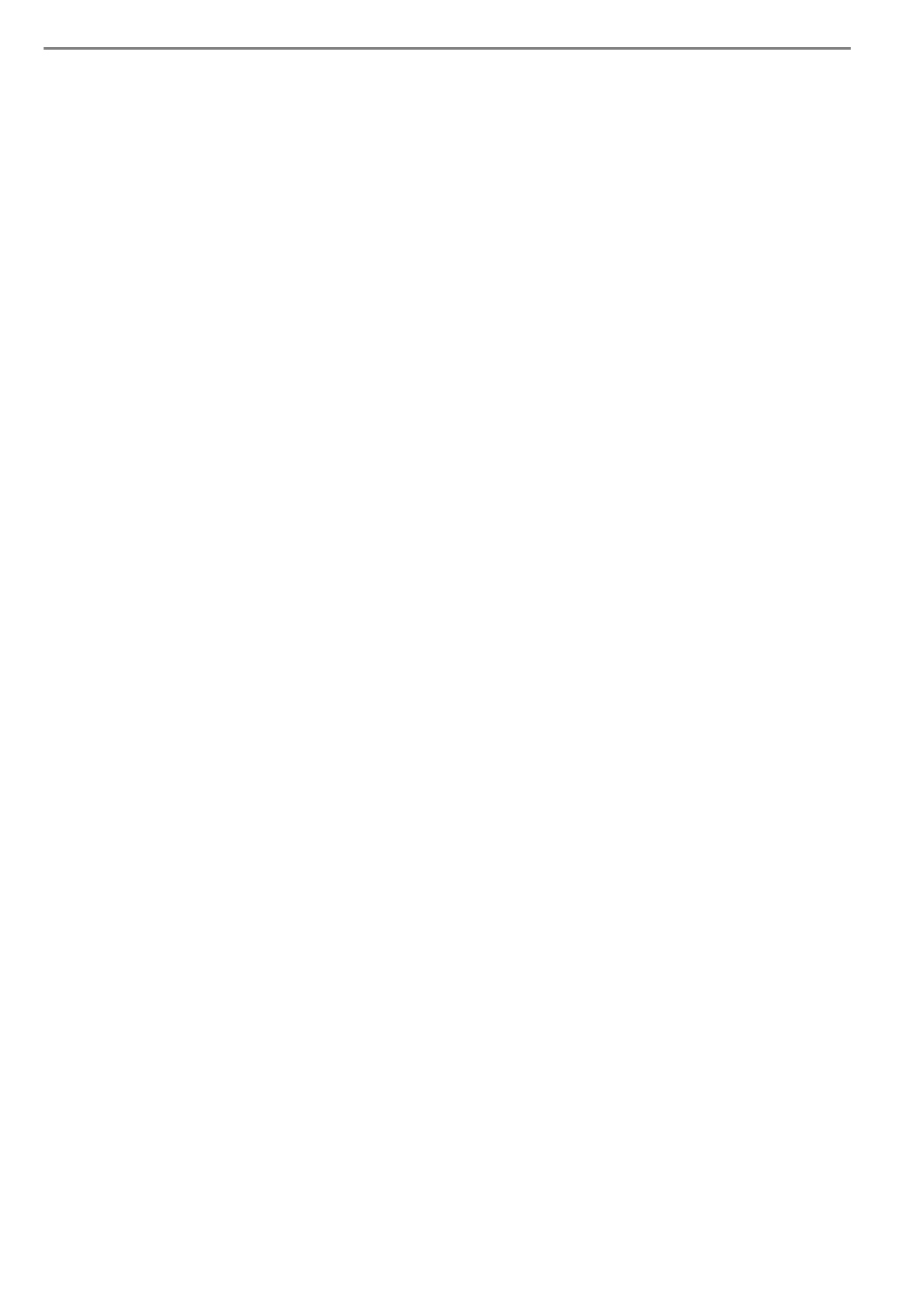IN WITNESS WHEREOF, the Parties have caused this Agreement to be executed by their duly authorized representatives as of the date first written above.

BIOSARA CORPORATION

By: **Stacey Hammer** Stacey Hammer C.E.O.

## QUICK-MED TECHNOLOGIES, INC.

By: J. Ladd Greeno J. Ladd Greeno C.E.O.

\*\*\*\*\* This material has been omitted pursuant to a request for confidential treatment and filed separately with the Securities and Exchange Commission.

-12-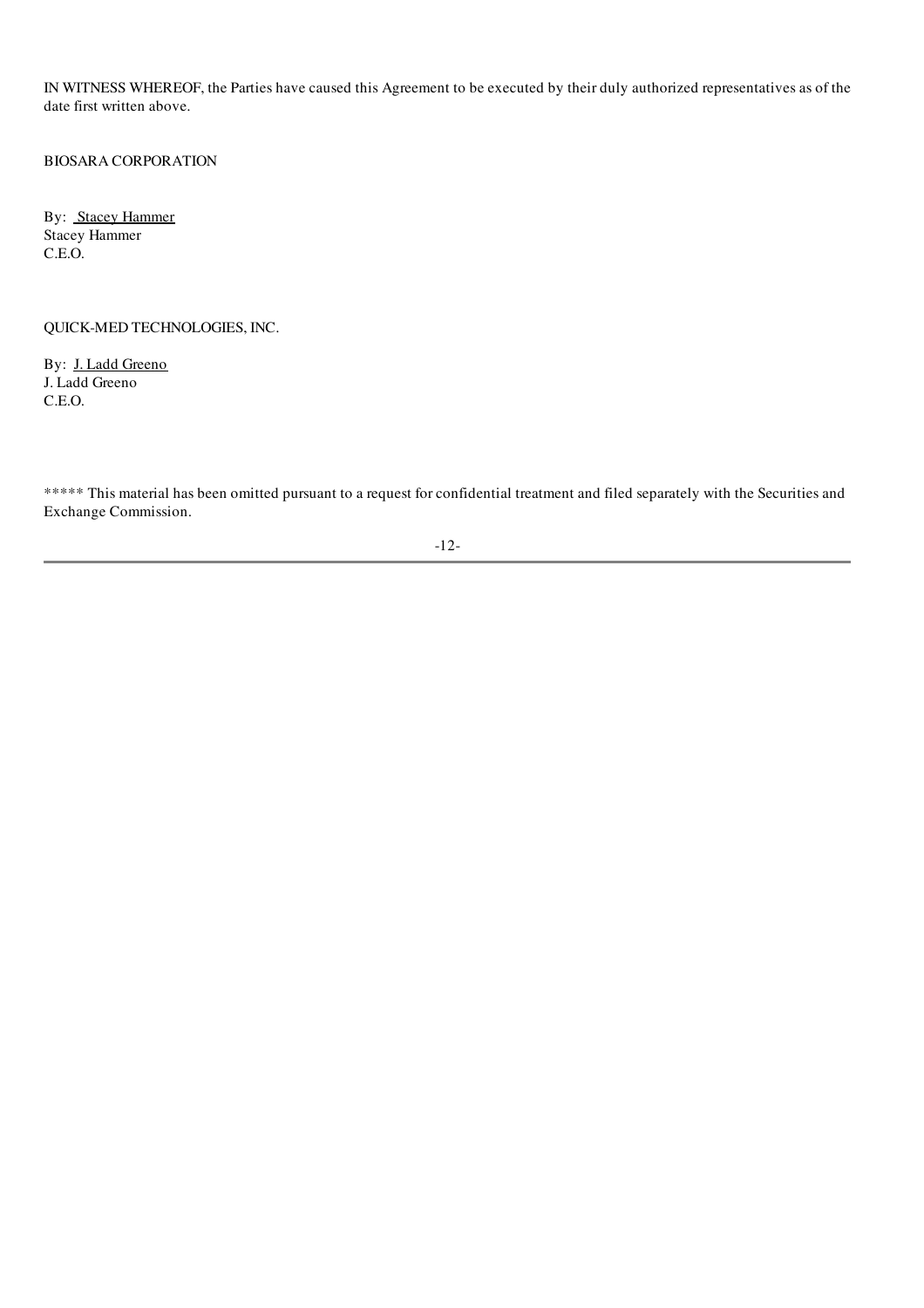# EXHIBIT A

# Patent Rights

\*\*\*\*\*

\*\*\*\*\* This material has been omitted pursuant to a request for confidential treatment and filed separately with the Securities and Exchange Commission.

-13-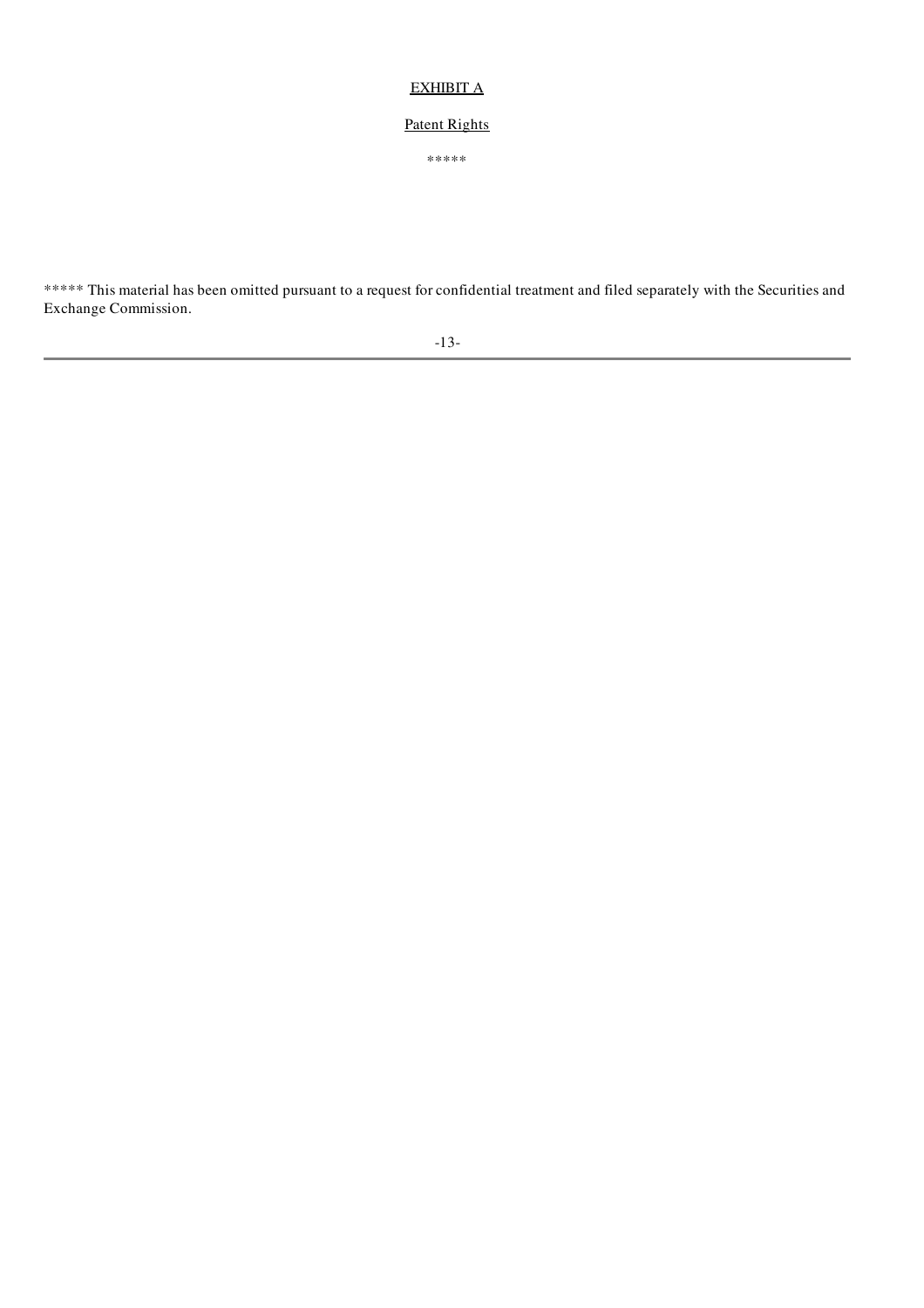# EXHIBIT B

# **Materials**

polydiallyldimethyl ammonium chloride and binder as necessary with the specified substrate materials in Section 1.11.